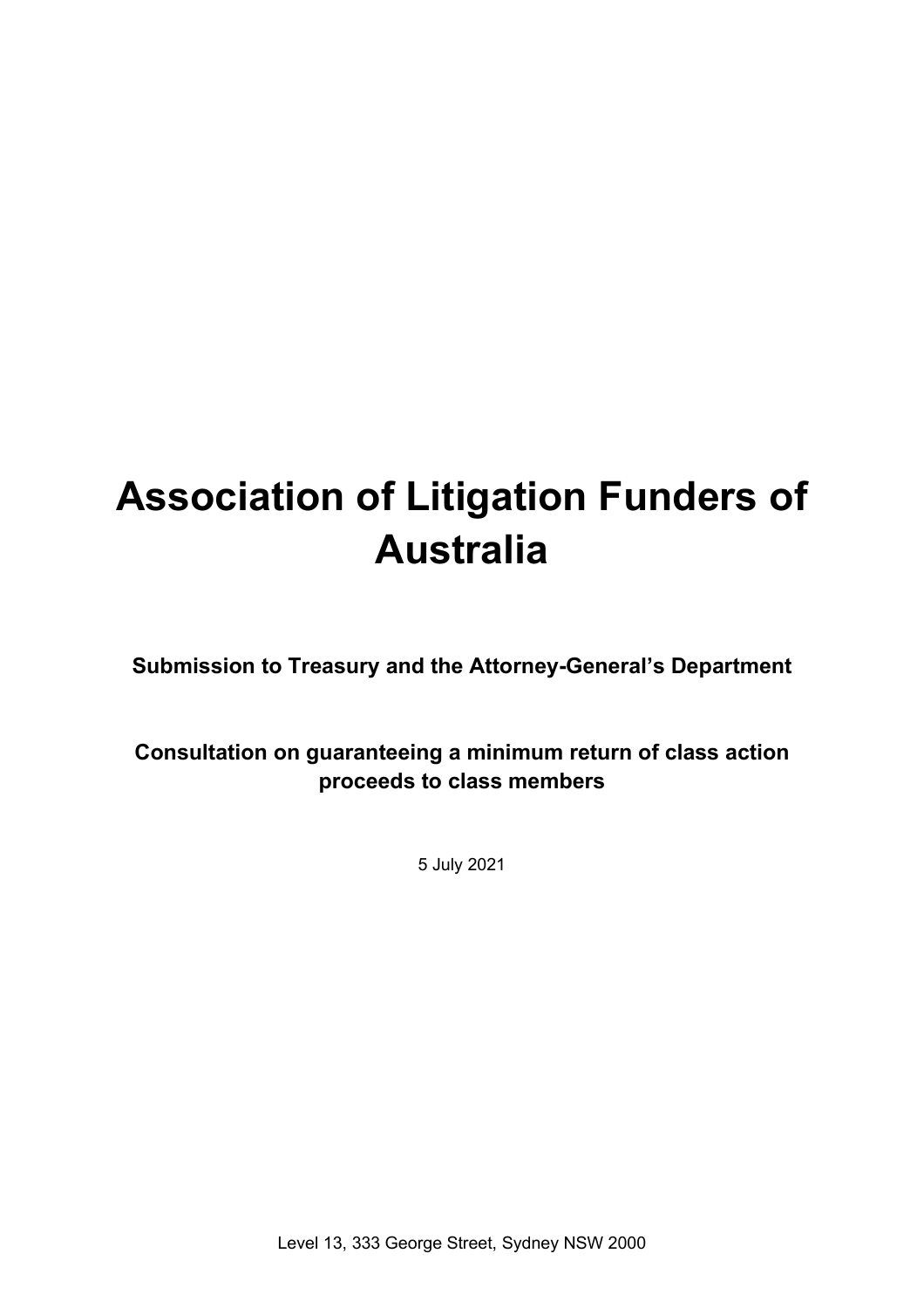#### **About the Association of Litigation Funders of Australia**

ALFA is a professional body established in April 2018 to enhance the Australian litigation funding market by:

- providing education, training and information about litigation funding and the litigation funding market;
- engaging with government, legislators and other policy makers to help shape the legal and regulatory framework of litigation funding in Australia; and
- promoting best practice and ethical behaviour amongst litigation funders in Australia.

The members of ALFA are Augusta Ventures, Balance Legal Capital, CASL, Court House Capital, Investor Claim Partner, Ironbark Funding, Litigation Lending Services, Premier Litigation Funding, Southern Cross Litigation Finance and Vannin Capital.

This submission is made on behalf of the members of the Association and represents their collective views, but it does not necessarily represent the individual views of each member.

**Contact details:** Pip Murphy, Chief Executive Officer: 0403 340 684 / [pmurphy@associationoflitigationfunders.com.au](mailto:pmurphy@associationoflitigationfunders.com.au)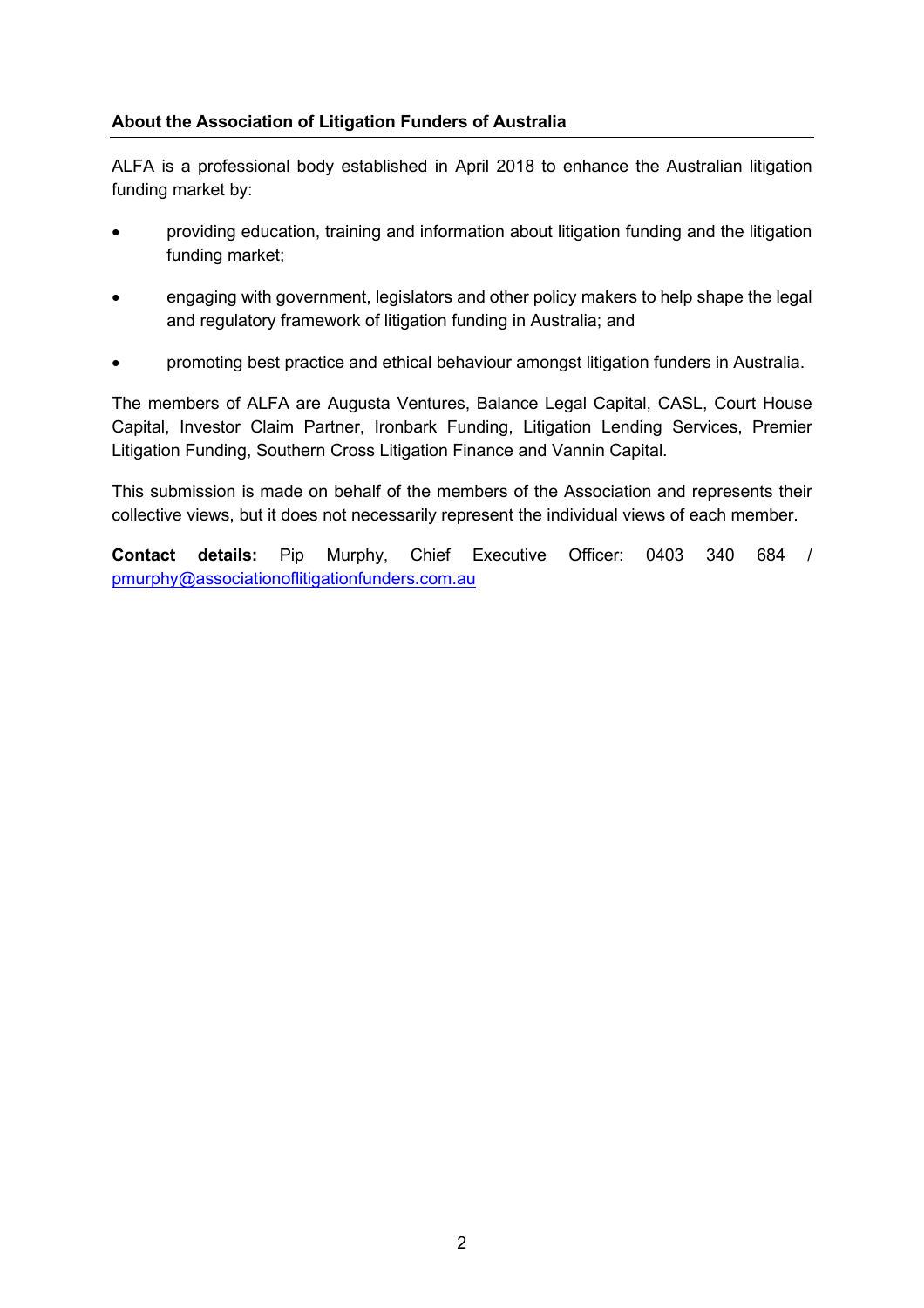*Question 1: What is the best way to guarantee a statutory minimum return of the gross proceeds of a class action (including settlements)?* 

*Question 2: How would the suggested mechanism interact with the class action system (including court processes) and the litigation funding regime?*

*Questions 3: Is a minimum gross return of 70 per cent to class members the most appropriate floor for any statutory minimum return? If not, what would be the appropriate minimum and its impact on stakeholders, the class action system and the litigation funding industry?* 

**ALFA's Response:** There should be no statutory minimum return to group members of the gross proceeds from class actions. The long-term effects of such a proposal would be to reduce access to justice and create perverse incentives in the conduct of class actions contrary to the interests of group members. There is a real likelihood that a statutory minimum return would worsen rather than improve potential financial outcomes for group members of funded class actions.

The current regime of regulation of litigation funding costs by the court operates fairly and is effective in protecting the interests of group members. There is no empirical or principled basis for statutory intervention to cap recoverable litigation and funding costs in a class action at 30% of gross proceeds or at any other level.

*Question 4: Is a graduated approach taking into consideration the risk, complexity, length and likely proceeds of the case appropriate to ensure even higher returns are guaranteed for class members in more straightforward cases?* 

*Questions 5: How would a graduated approach to guaranteed returns for class members be implemented? This can include how a decision is made that a particular case is straightforward, how cases could best be classified to determine the minimum return applicable to a particular case and at what stage of an action such a determination should be made.*

**ALFA's response to Questions 4-5:** There is no such thing as a straightforward class action, and any graduated approach to setting statutory minimum returns for group members in class actions would be unworkable. Assessment of the risk, complexity, and likely proceeds of a class action must be undertaken without hindsight bias, and is a task uniquely suited to the courts.

#### *Question 6: What other implementation considerations would be relevant to the issues raised in this consultation paper?*

**ALFA's response to Question 6:** ALFA opposes the introduction of any statutory minimum return to group members in class actions. However, if such a minimum were to be introduced, it should: only be by reference to net proceeds, i.e. after the deduction of legal costs and disbursements; at a level well below 70%, supported by independent empirical analysis; and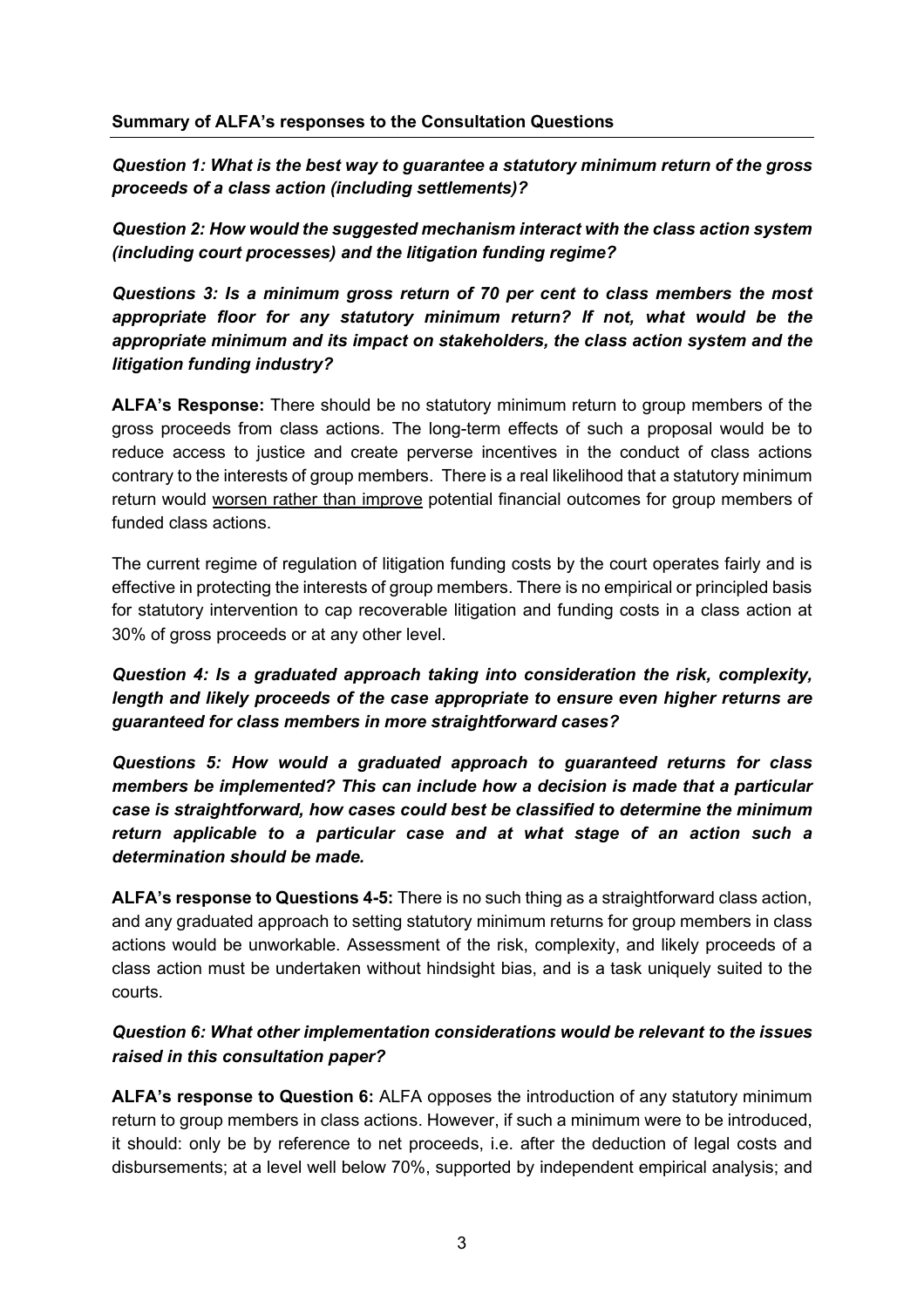not apply to wholesale or sophisticated claimants or in closed class actions commenced on behalf of persons who have agreed to funding terms on an informed basis.

Further, any legislation or regulations to implement a cap introduced at the Commonwealth level will not apply to Group Cost Orders made in favour of plaintiff lawyers by the Supreme Court of Victoria in class actions commenced in that Court.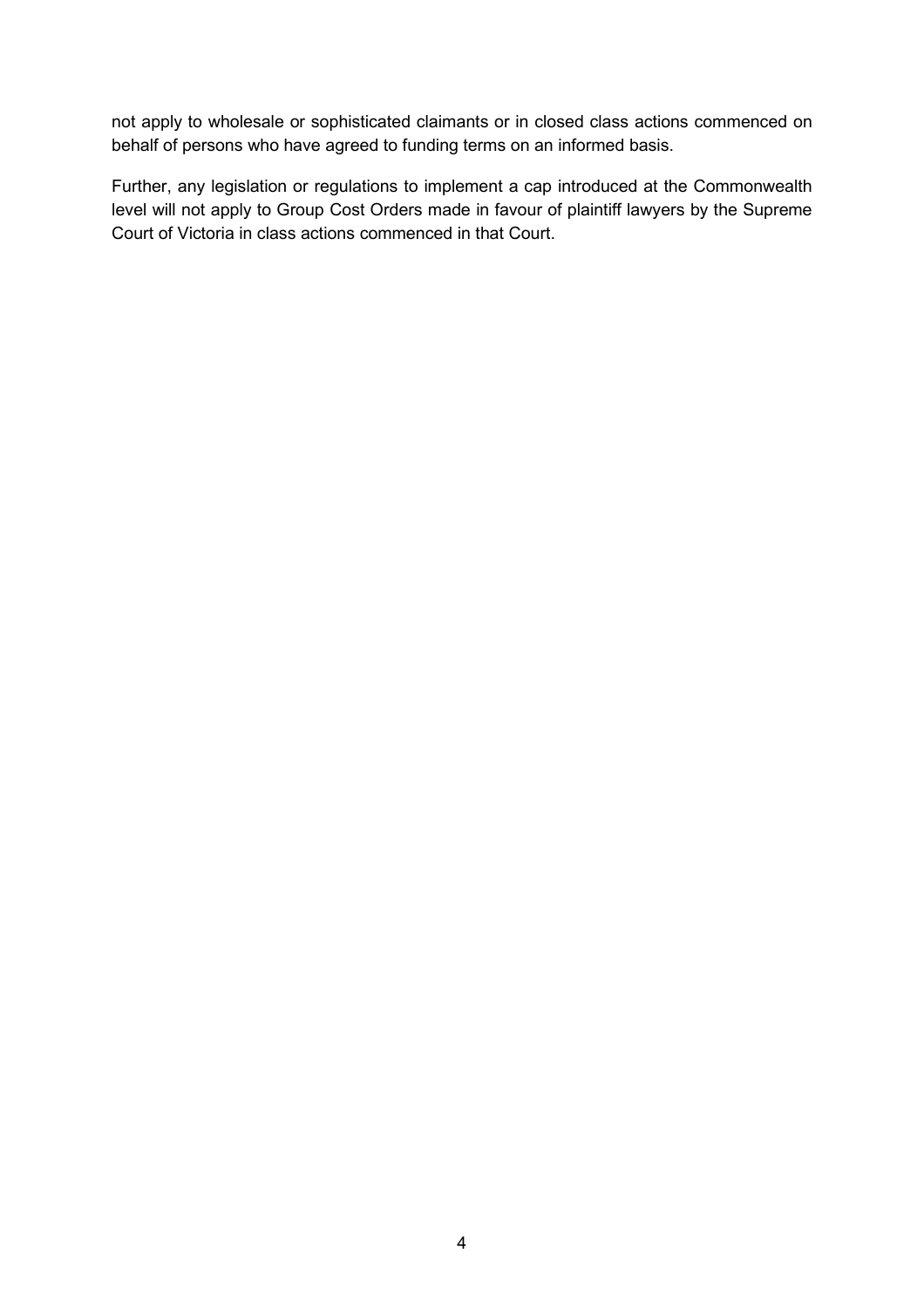#### **Introduction**

- 1 ALFA welcomes the opportunity to make this submission in response to the Treasury and Attorney-General's Department consultation paper on guaranteeing a minimum return of class action proceeds to class members (the 'Consultation Paper').
- 2 The class actions regime is achieving its purpose of providing access to justice for ordinary Australians who have been wronged by corporate or government misconduct. Litigation funding promotes access to justice by answering the questions of who pays for the costs of class actions and how to protect plaintiffs who represent group members in a class action from the risk of an adverse costs order should the proceeding fail.
- 3 The existing regulation of litigation funding costs by the courts is operating effectively, delivering outcomes that are fair and reasonable and in the interests of group members. There is no empirical or principled basis to support statutory intervention in the current system to guarantee a minimum return of class action proceeds to group members.
- 4 ALFA opposes the introduction of a statutory minimum return of the gross proceeds of class actions to group members for the following reasons:
	- (a) there has been no adequate inquiry into the potential ramifications of the proposed cap on access to justice and the rule of law; particularly in regard to the interests of consumers, workers, investors and the markets within which they are affected by unlawful Corporate and Government behaviour;
	- (b) these interests, spelt out in Parliamentary legislation and the common law enforced in class actions, are not limited to obtaining compensation when unlawful conduct causes loss;
	- (c) in addition to putting at risk the billions of dollars that flow to class members from funded claims, the proposed cap has the likelihood of:
		- (i) diminishing equality of arms, access to justice and therefore enforcement of our laws;
		- (ii) diminishing the deterrent effect created by the laws;
		- (iii) increasing unlawful Corporate and Government behaviour; and
		- (iv) increasing the damage caused to millions of Australians by this behaviour;
	- (d) these unintended consequences, not yet the subject of any adequate inquiry, have the potential to dwarf any perceived upside of a cap on funder's fees;
	- (e) the long-term effect would be to reduce access to justice for claimants wronged by corporate or government misconduct by reducing equality of arms between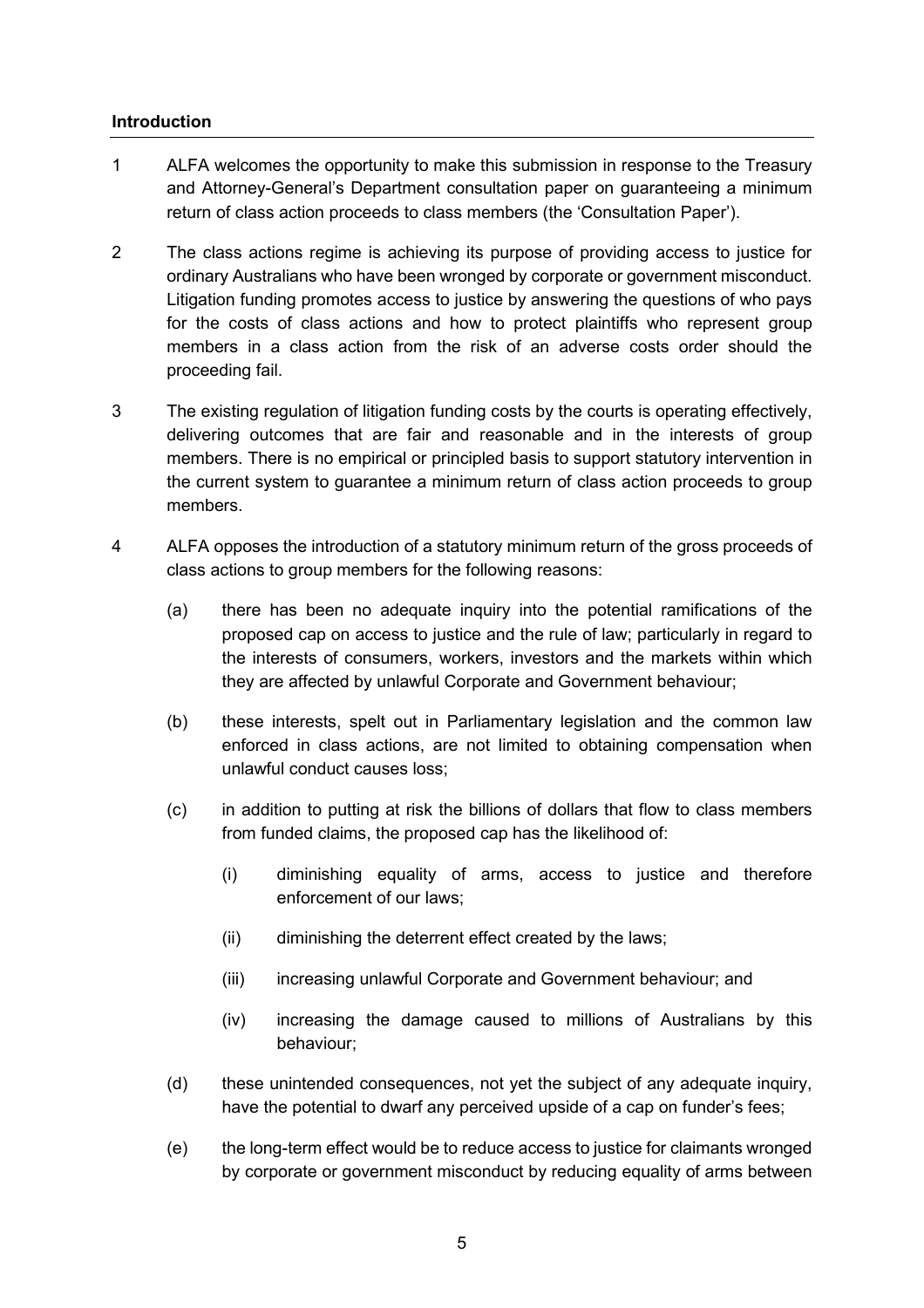plaintiffs and defendants and by making many cases commercially unviable for litigation funders to support;

- (f) the types of class actions most likely to become unviable are those cases conducted on behalf of the most disadvantaged claimants;
- (g) the proposal would likely reduce competition in the Australian litigation funding market, ultimately leading to a rise in funding costs;
- (h) a statutory minimum return may actually increase costs in some cases, becoming the default rather than a floor for returns to group members;
- (i) it may create conflicts and perverse incentives in the conduct of class action litigation, contrary to the interest of group members;
- (j) a statutory minimum return of gross proceeds is likely in some cases to result in outcomes that cannot be justified on any principled basis; and
- (k) the proposal would limit the rights of prospective group members to freely contract with a litigation funder on terms that would otherwise be reasonable, appropriate and commercially advantageous to them.
- 5 A graduated approach to guaranteeing group member returns in class actions would be unworkable, deliver inferior outcomes compared to the current regulation of litigation funding costs by the courts, and continue to suffer from all the problems of a statutory minimum return to group members.
- 6 ALFA opposes the introduction of any statutory minimum return to group members in class actions on matters of principle and for the reasons set out above. There is simply no evidence that the current regulation by the Court is not working and any statutory intervention should not proceed without a proper independent enquiry into the proposed changes.
- 7 However, if, despite each of the reasons set out above, such a minimum were to be introduced, it should:
	- (a) only be by reference to net proceeds, i.e. after the deduction of all litigation costs, rather than calculated on the basis of gross returns;
	- (b) be set at a level well below 70%, and determined by reference to independent empirical analysis; and
	- (c) not apply to wholesale or sophisticated claimants or in closed class actions commenced on behalf of persons who have entered into funding agreements on an informed basis.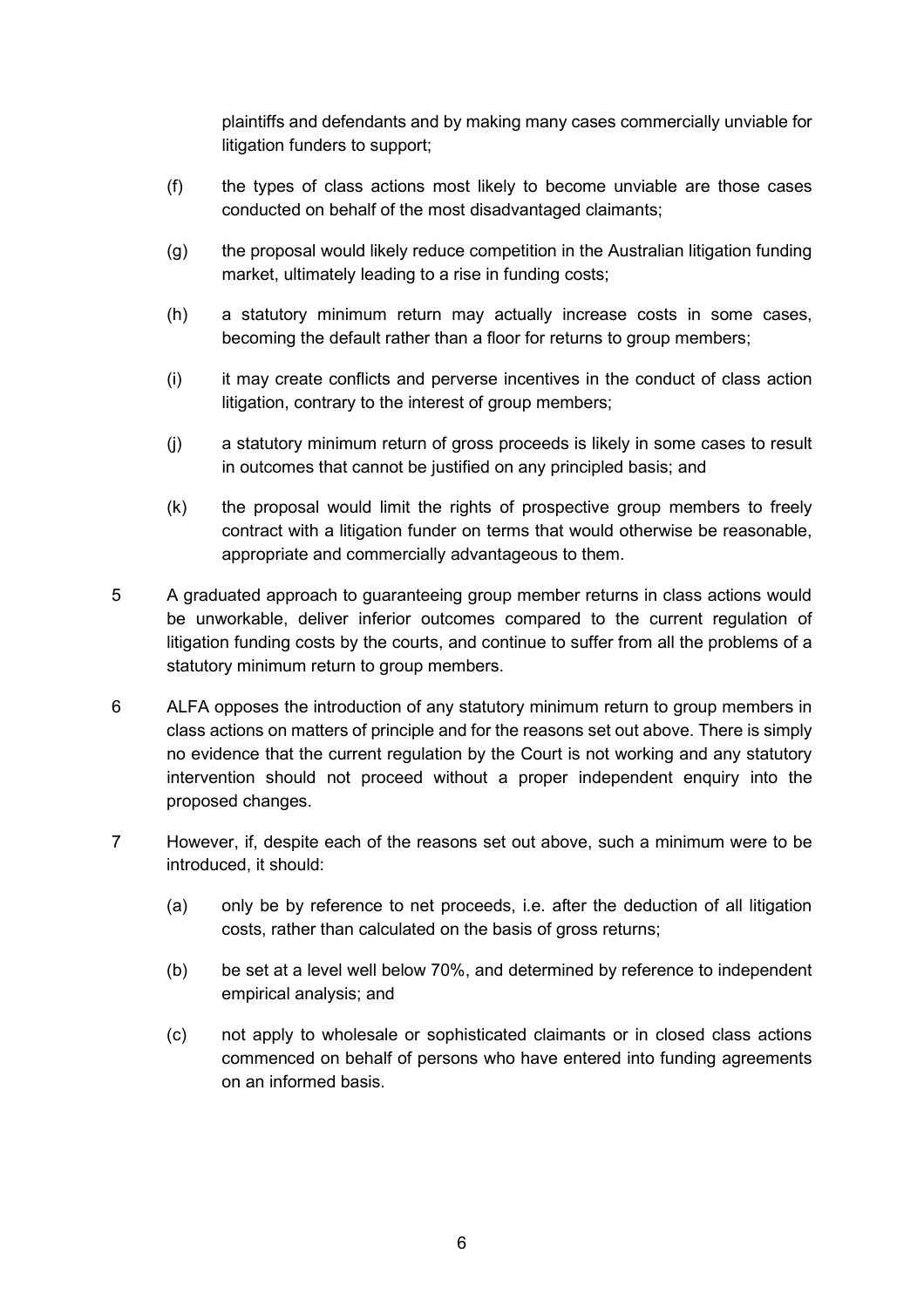#### **Litigation funding of class actions promotes access to justice**

- 8 The federal class actions regime was introduced in March 1992 with the aim of improving access to justice, by enabling claims to be brought by people with small claims whose number may be such as to make the total amount at issue significant, but whose claims would not be economically viable to recover in individual actions, and by enabling similar individual claims to be dealt with more efficiently by the court. $^{\text{\tiny{\text{1}}}}$  $^{\text{\tiny{\text{1}}}}$  $^{\text{\tiny{\text{1}}}}$
- 9 Twenty-nine years later, it is undeniable that the class actions regime has been successful in achieving its aims. As his Honour Justice Murphy has observed, prior to the introduction of the regime in Australia, "it was either impossible, or at least exceedingly rare, for consumers, cartel victims, shareholders, investors and the victims of catastrophe to recover compensation, even where the misconduct was plain."[2](#page-6-1) Since 1992, class actions have enabled claimants, many of them ordinary Australians wronged by corporate or government misconduct, to recover billions of dollars in compensation.
- 10 Class actions also have had the additional benefit of vindicating statutory policies by penalising wrongdoers and discouraging wrongdoing, supporting the work of the corporate regulators, and promoting the efficient use of court resources, allowing governments to direct resources to other pressing matters.<sup>[3](#page-6-2)</sup>
- 11 The Australian Law Reform Commission ('ALRC') has observed that, if a criticism could be levelled at the original class actions regime, it was that it left unanswered the difficult questions of who would pay for the costs of prosecuting class actions and how to relieve the representative applicant from the risk of an adverse costs order should the proceeding fail. $4$
- 12 In Australia, litigation funding has largely provided the answer to both these questions. Litigation funding is generally provided by commercial third-party litigation funders with no direct interest in the litigation, who agree to finance the litigant's legal costs, and usually provide or procure indemnities for the litigant against an adverse costs order, in return for a share of any proceeds if the claim is successful.
- 13 Commercial litigation funding is now an established part of class action proceedings in Australia. In providing funding for class actions, commercial litigation funders have provided access to justice for many hundreds of thousands of ordinary Australians. Between 2013 and 2018, 64% of class action proceedings filed in the Federal Court

<span id="page-6-0"></span><sup>1</sup> Second Reading Speech by Attorney-General, House of Representatives, 14 November 1991, *Hansard*, at 3174-3175

<span id="page-6-1"></span><sup>2</sup> The Hon Justice Bernard Murphy, *Access to justice under the Part IVA regime*, Keynote address at the seminar 'Class Actions - Current Issues after 25 years of Part IVA' (23 March 2017), at 1.

<span id="page-6-2"></span><sup>3</sup> Australian Law Reform Commission, *Integrity, Fairness and Efficiency—An Inquiry into Class Action Proceedings and Third-Party Litigation Funders*, Final Report, December 2018, ('ALRC Report'), at 25; The Hon Justice Bernard Murphy, Justice of the Federal Court of Australia, *Access to justice under the Part IVA regime*, Keynote address at the seminar 'Class Actions - Current Issues after 25 years of Part IVA' (23 March 2017), at 8.

<span id="page-6-3"></span><sup>4</sup> ALRC Report, at 49.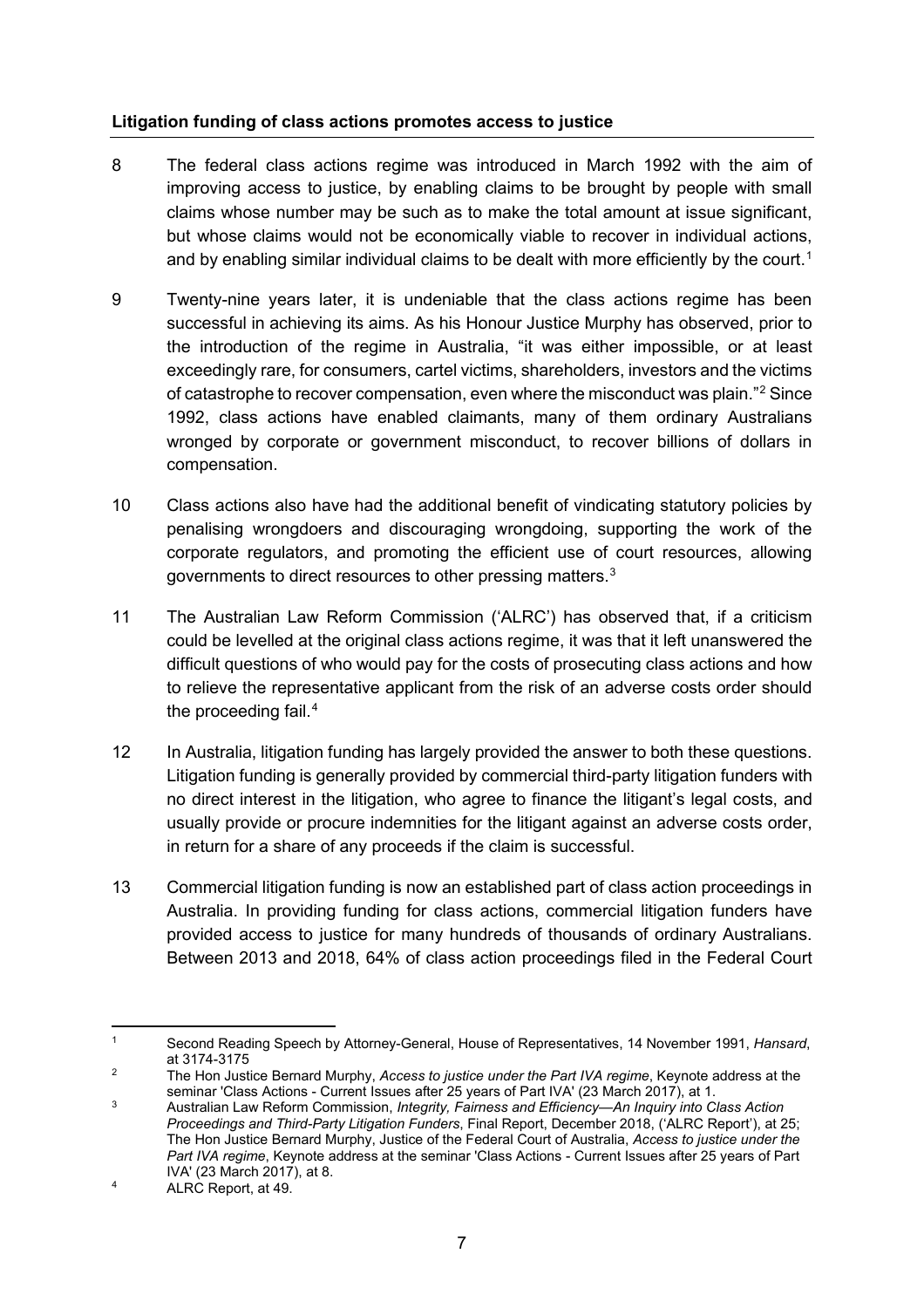were funded class actions.<sup>[5](#page-7-0)</sup> It is doubtful that many, if any, of these actions would have been commenced in the absence of litigation funding.

14 In its 2014 report *Access to Justice Arrangements*, the Productivity Commission recognised the role of litigation funders in promoting access to justice in Australia, particularly in the class action context: $^6$  $^6$ 

> **Overall, litigation funding promotes access to justice, and is particularly important in the context of class actions** where, although action could create additional benefits when viewed from a broader or community-wide perspective, (often inexperienced) claimants might not take action given the scale of their personal costs and benefits.

- 15 The Productivity Commission also noted that, in addition to financial support, litigation funders bring important expertise and experience to the conduct of class actions for the benefit of representative applicants and group members. [7](#page-7-2) For example, funders will supervise the provision of legal services and ensure that costs are minimised. Funders can also play an important organisational role in identifying, contacting and organising group members where it might otherwise be unfeasible for a group of claimants to organise themselves.<sup>[8](#page-7-3)</sup>
- 16 The outcome and costs of class action litigation are inherently unpredictable and litigation funders adopt significant and uncertain risks in agreeing to fund a class action. Litigation funders not only carry the risk of losing the whole of their investment if the proceeding is unsuccessful, but also carry the burden of any adverse costs orders. Even if the claim is successful, there is often a risk that the funder may be unable to recover its investment because the defendant does not have the funds to satisfy a judgment award or is unable to offer a settlement sum commensurate with group members' damages. The risks adopted by litigation funders in class actions mean they take a rigorous approach in ensuring any proposed action is both meritorious and commercially viable.
- 17 In a funded class action, the representative applicant and group members are indemnified against any out-of-pocket costs. In this way, litigation funding complements the principle underlying the class actions regime that group members can benefit from the litigation without being required to take an active step in the proceeding, including making any contribution to the costs of conducting the litigation.
- 18 Having regard to the benefits of funded class actions for group members and the important role of litigation funding in providing access to justice, it should be uncontroversial that litigation funders receive a fair and reasonable return on their investment from the proceeds of a successful class action, which properly reflects the risks undertaken by the funder.

<span id="page-7-1"></span><span id="page-7-0"></span> $5$  ALRC Report, at 65.

<sup>6</sup> Productivity Commission, *Access to Justice Arrangements* (Inquiry Report No 72, 5 September 2014) ('Access to Justice Report') vol 2, at 624 (emphasis added).

<span id="page-7-2"></span> $7 \n  
\n7 \n  
\n6 \n  
\n1 \n  
\n1 \n  
\n1 \n  
\n1 \n  
\n1 \n  
\n1 \n  
\n1 \n  
\n1 \n  
\n1 \n  
\n1 \n  
\n2 \n  
\n3 \n  
\n4 \n  
\n5 \n  
\n6 \n  
\n8 \n  
\n9 \n  
\n1 \n  
\n1 \n  
\n1 \n  
\n1 \n  
\n1 \n  
\n1 \n  
\n2 \n  
\n5 \n  
\n6 \n  
\n1 \n  
\n1 \n  
\n1 \n  
\n2 \n  
\n3 \n  
\n4 \n  
\n5 \n  
\n6 \n$ 

<span id="page-7-3"></span>Ibid.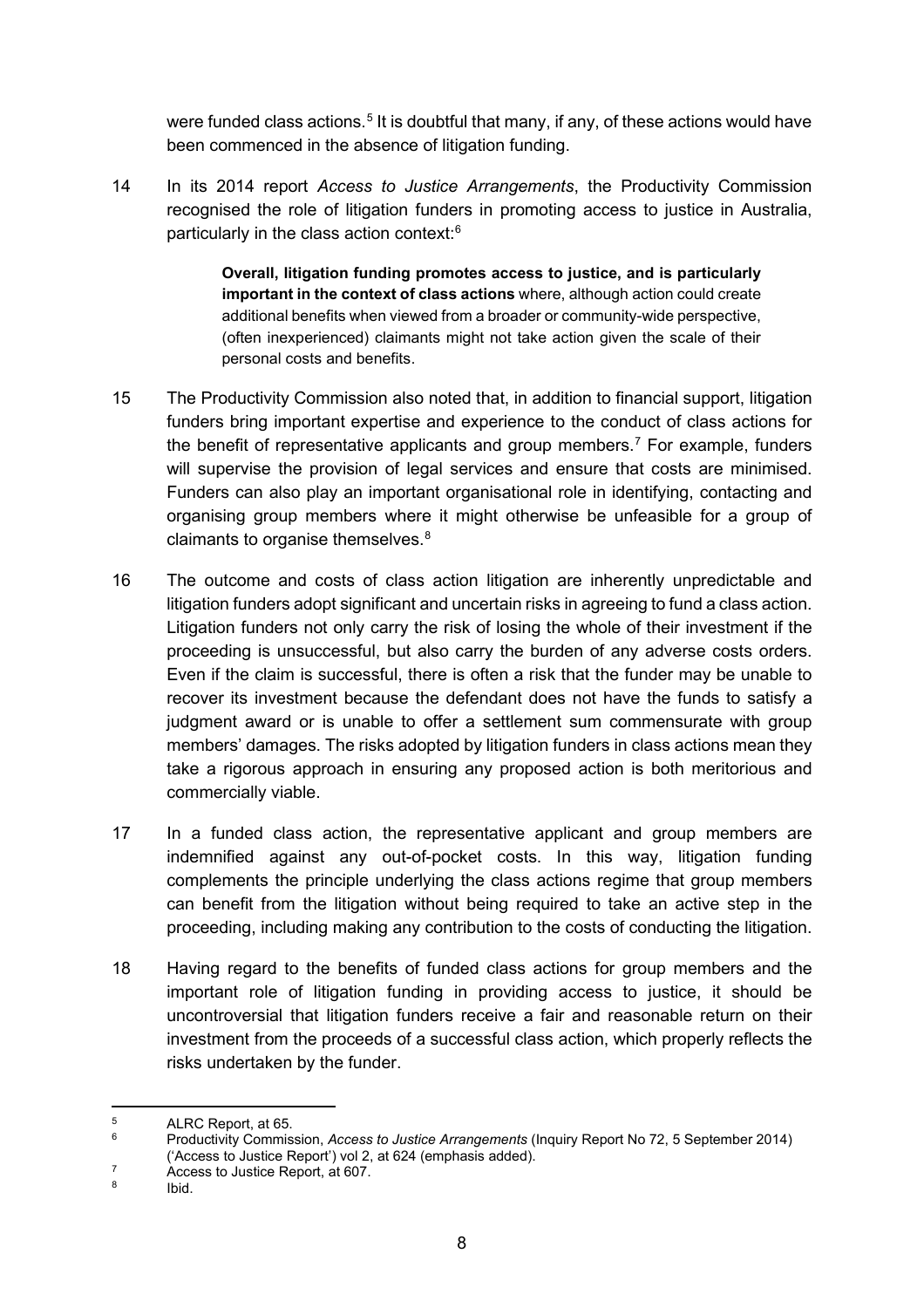#### **Current regulation of litigation funding costs by the court is fair and effective**

- 19 The court exercises a supervisory and protective role in respect of the fees and costs incurred in the conduct of class action proceedings, including litigation funding costs. $^{\rm 9}$  $^{\rm 9}$  $^{\rm 9}$ Under the federal class actions regime and its State equivalents, the court retains the discretion to approve funding costs and does so in accordance with established principles of what is fair and reasonable in the particular case. Regulation of funding costs by the court is effective and fair, and there is no evidentiary basis for statutory intervention in the current system to guarantee a minimum return to group members.
- 20 Following the commencement of a class action in the Federal Court, any litigation funding agreement must be disclosed to the court and opponents to the action (subject only to redactions of limited parts of the agreement, such as the case budget, which may confer a tactical advantage), and there is an ongoing obligation to disclose to the court and opponents any change in those arrangements.[10](#page-8-1) There is also an obligation to notify group members as soon as practicable of the intention to recover a funding commission from any proceeds of the class action.<sup>[11](#page-8-2)</sup> As a result, group members are on notice from an early stage that part of any settlement may be applied towards funding costs. If a group member objects, they have the ultimate remedy available of opting out of the proceeding.
- 21 Perhaps more importantly, a class action may not be settled or discontinued without the approval of the court.<sup>[12](#page-8-3)</sup> If the court gives such approval, it may make such orders as are just with respect to the distribution of any funds recovered under a settlement, including the approval of legal costs and any funding commission to be recovered from the settlement sum.<sup>[13](#page-8-4)</sup> The principles applicable to settlement approval in a class action are the subject of a well-established body of jurisprudence.<sup>[14](#page-8-5)</sup>
- 22 The court will only approve the settlement of a class action if the proposed settlement is fair and reasonable and has been undertaken in the interests of group members.<sup>[15](#page-8-6)</sup> In deciding whether the settlement is fair and reasonable, including any proposed commission to be paid to a litigation funder as part of the settlement, the court will consider a range of factors, including: the amount offered to each group member; the prospects of success and the likely duration and costs if the proceeding were to continue to judgment; the attitude of the group members to the settlement; and advice received from senior counsel on the merits of the action.[16](#page-8-7)
- 23 Where the court considers that the commission payable under the litigation funding agreement pursuant to a proposed settlement is excessive or disproportionate, it can refuse to approve the settlement.<sup>[17](#page-8-8)</sup> Alternatively, where the funder seeks a common

<span id="page-8-0"></span><sup>9</sup> *[Endeavour River Pty Ltd v MG Responsible Entity Limited](https://jade.io/)* [2019] FCA 1719, at [4].

<span id="page-8-1"></span><sup>10</sup> Federal Court of Australia, *Class Actions Practice Note (GPN-CA)*, [6].

<span id="page-8-2"></span><sup>11</sup> Federal Court of Australia, *Class Actions Practice Note (GPN-CA)*, [16.1].

<span id="page-8-3"></span><sup>12</sup> *Federal Court of Australia Act 1976* (Cth), s 33V(1).

<span id="page-8-4"></span><sup>13</sup> *Federal Court of Australia Act 1976* (Cth), s 33V(2).

<span id="page-8-5"></span><sup>&</sup>lt;sup>14</sup> ALRC Report, at 130-132.

<sup>15</sup> *Williams v FAI Home Security Pty Ltd* (2000) 180 ALR 459, at [19].

<span id="page-8-8"></span><span id="page-8-7"></span><span id="page-8-6"></span><sup>16</sup> *Williams v FAI Home Security Pty Ltd* (2000) 180 ALR 459, at [19].

<sup>17</sup> *Liverpool City Council v McGraw-Hill Financial, Inc* [2018] FCA 1289, at [22].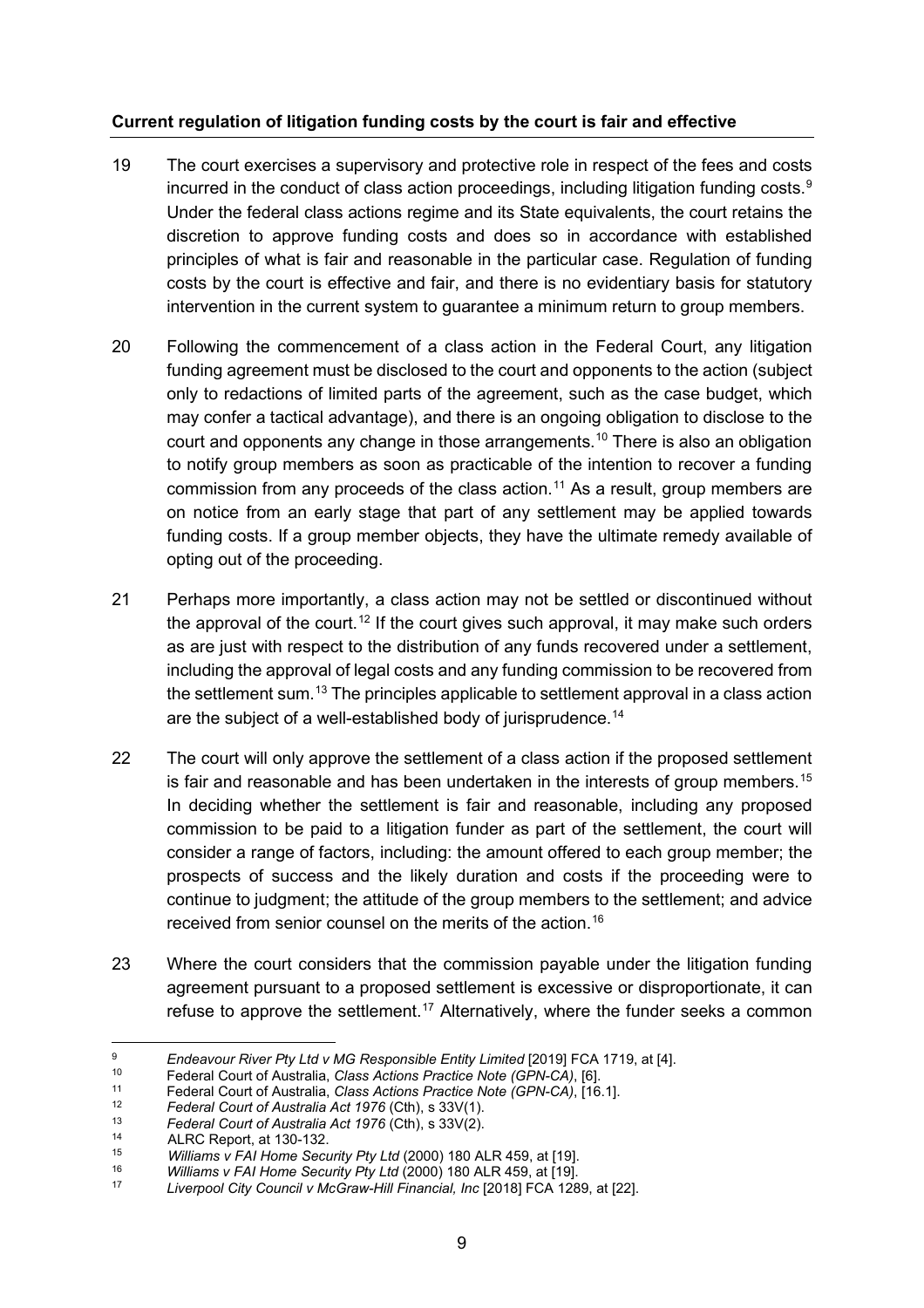fund order as part of the proposed settlement, the court has the power to refuse to approve the settlement at the funding commission rate sought and to indicate that it considers that another funding commission rate would result in a settlement that was fair and reasonable.<sup>[18](#page-9-0)</sup> (ALFA supports the ALRC's recommendation that the federal class action regime be amended to provide the court with an express statutory power to make a common fund order, particularly following the High Court's decision in *BMW Australia Ltd v Brewster*. [19\)](#page-9-1)

- 24 The considerations to which the court will have regard when determining whether a commission rate is fair and reasonable include: whether the rate avoids excessive or disproportionate charges to group members; whether the rate is commercially realistic and properly reflects the costs and risks undertaken by the funder in the proceeding, avoiding hindsight bias; and how the proposed commission rate compares to approved commission rates in other class actions.[20](#page-9-2)
- 25 As part of the settlement approval process, the court now routinely has the benefit of receiving submissions from a 'contradictor', an independent senior barrister appointed by the court to represent the interests of group members (most of whom will not take any part in the settlement approval hearing), to assist it in deciding whether a proposed settlement is fair and reasonable. The court will generally also receive an opinion from an independent costs referee on the reasonableness of the legal costs sought to be recovered from the settlement sum. The court also has the benefit of any submissions from the respondents, who may also challenge aspects of a proposed settlement scheme.
- 26 Far from permitting litigation funders to obtain '*windfall*' profits from class actions, as claimed by some advocates for reform, the regulation of funding costs by the court, exercised in accordance with established principles of what is fair and reasonable, ensures that the returns to litigation funders are commensurate with the risks undertaken in funding the litigation. In the instances where the court has not been satisfied that the commission is fair and reasonable, it has refused to approve the proposed settlement. For example, in the Murray Goulburn class action, the funder agreed to a reduced commission after the court initially refused to approve the proposed settlement.[21](#page-9-3)
- 27 In considering whether to approve a proposed funding commission, the court has regularly referred to the foundational research of Professor Vince Morabito, which includes analysis of the funding commissions and fees approved in Australian class actions.<sup>[22](#page-9-4)</sup> Rather than finding that litigation funders are generating excessive profits from class action litigation, Professor Morabito finds that, in the period from 1992 to 2018, the average percentage of settlement funds that were applied towards a funding

<span id="page-9-0"></span><sup>18</sup> *Money Max Int Pty Ltd v QBE Insurance Group Ltd* [2016] FCAFC 148; 245 FCR 191.

<span id="page-9-1"></span><sup>&</sup>lt;sup>19</sup> [2019] HCA 45; (2019) 374 ALR 627.

<span id="page-9-2"></span><sup>20</sup> *Evans v Davantage Group Pty Ltd (No 3)* [2021] FCA 70, at [55].

<span id="page-9-4"></span><span id="page-9-3"></span><sup>21</sup> *Endeavour River Pty Ltd v MG Responsible Entity Limited (No 2)* [2020] FCA 968.

See, e.g. Prof Vince Morabito, 'Common Fund Orders, Funding Fees and Reimbursement Payments' (January 2019).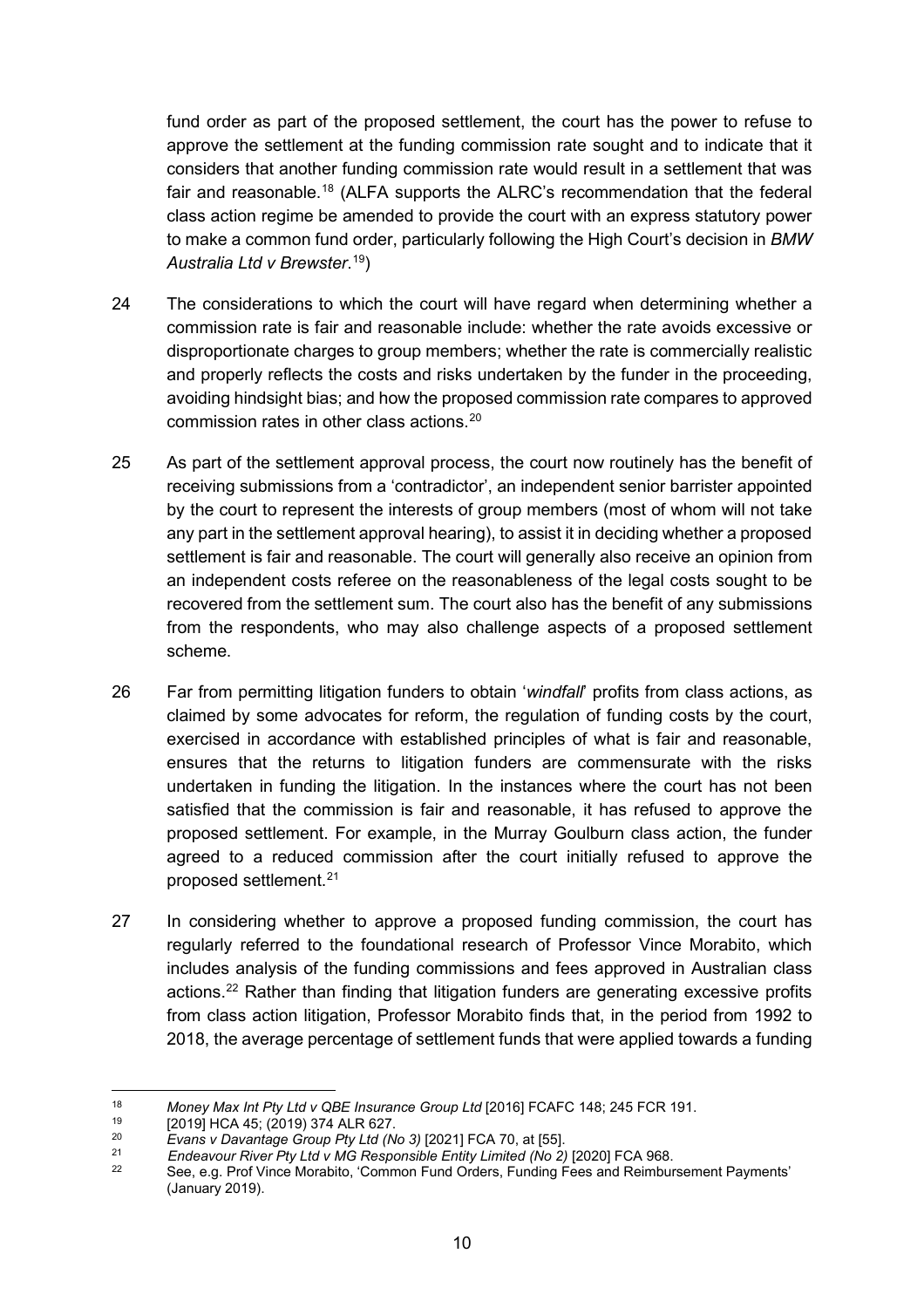commission in all funded settled class actions, in addition to the legal costs incurred in the proceeding, was  $26.87\%$ .<sup>[23](#page-10-0)</sup>

- 28 Advocates for removing or fettering the court's discretion to approve funding commissions regularly point to the same cherry-picked examples of class actions where group members received a small portion of the total settlement sum. However, these arguments never address the particular circumstances of those cases. Rather, having regard to the principles applied by the court in approving those settlements, the only reasonable conclusion is that in these rare cases the funding costs recovered by the funder were fair and reasonable in all the circumstances. Professor Morabito's market-based analysis is a far better indicator that the regulation of litigation funding costs by the court is operating effectively in ensuring fair outcomes for group members than any superficial reference to headline rates in outlier cases.
- 29 Also, a focus exclusively on the returns to litigation funders in successful class actions considers only half the picture. It does not include funded class actions that have been discontinued or unsuccessful at trial, resulting in the loss of the funders' investment and potentially the payment of adverse costs, or actions where a small settlement has been achieved, e.g. where there are limited prospects of recovering a judgment award against the respondent, and the funder has recovered less than their investment. $24$
- 30 As his Honour Justice Lee observed in *Liverpool City Council v McGraw-Hill Financial, Inc (now known as S&P Global Inc)*: [25](#page-10-2)

Just because these cases have been successful, and the return has been handsome, it does not mean that the funder's business has been successful in other cases where the risks inherent in litigation funding have materialised. **It is all very well focussing on the successful cases, but any fair assessment of reasonable returns must be seen in the context that the risks of litigation funding sometimes come home to roost.**

- 31 The likely outcomes and costs of class action litigation are inherently uncertain and vary widely according to the idiosyncrasies of the particular case. While litigation funders will assess the risks of a class action before investing, they do so with incomplete, and often very limited, information. They also generally fund actions on an open-ended basis, for an uncertain period, in circumstances where the costs incurred are at least in part within the control of the opposing party and the case management of the proceeding by the court.
- 32 Commission rates charged by litigation funders reflect the risks and uncertainty associated with class action litigation. They also reflect the benefit to group members in having their claims prosecuted without any out-of-pocket costs or risk of adverse costs order. In its analysis of funding commission rates in Australia, the Productivity

<span id="page-10-1"></span><sup>24</sup> *E.g. Bywater v Appco Group Australia Pty Ltd* [2020] FCA 1537; *Bywater v Appco Group Australia Pty Ltd* [2020] FCA 1877.

<span id="page-10-0"></span> $\begin{array}{ccc} 23 & \text{Ibid, at 12.} \\ 24 & \text{I.} \end{array}$ 

<span id="page-10-2"></span> $25$  [2018] FCA 1289, at [56].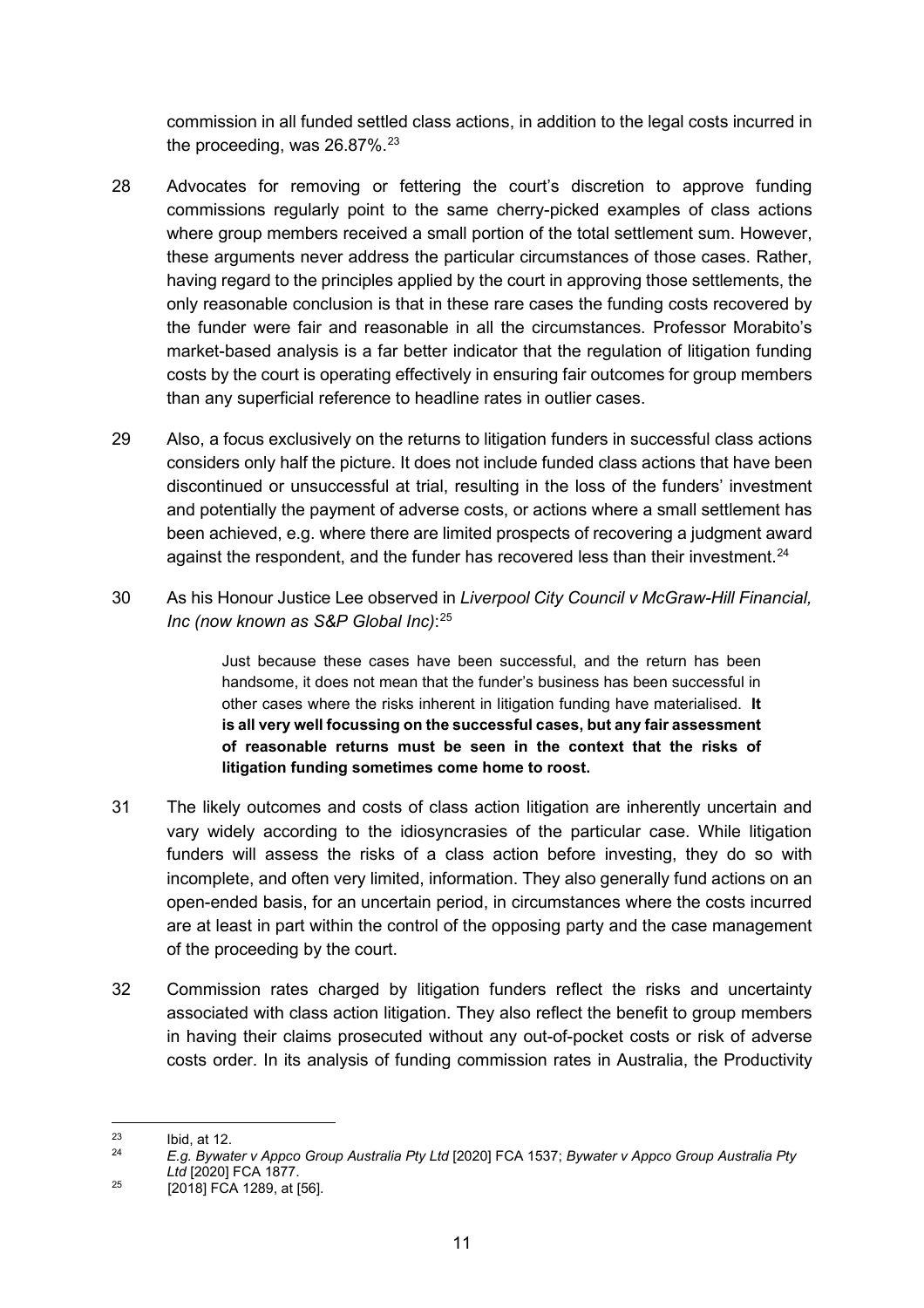Commission concluded that "current commissions charged by funders appear commensurate to the services offered".[26](#page-11-0)

33 The multi-factorial approach adopted by the courts in approving funding costs, having regard to risks undertaken by the funder without hindsight bias, permits a proper assessment of what is fair and reasonable in the particular circumstances of the case, subject to the ultimate consideration of the interests of group members. Such an approach is far better adapted to achieve a fair outcome as between group members, the representative applicant, the lawyers and the funder than any pre-determined statutory cap on funding costs or minimum return to group members.

## **Response to Consultation Questions 1-3: There should be no statutory minimum return to group members of gross proceeds from class actions**

- 34 The questions posed by the Consultation Paper proceed on the false premise that statutory intervention guaranteeing a minimum return for group members in class actions is necessary. The correct starting point for consideration of any change to the existing class actions system is whether such a change would further its purpose of providing and promoting access to justice.
- 35 While the introduction of a statutory minimum return to group members may improve the outcomes for group members in a small number of cases in the short term, the long-term effect would be to reduce access to justice for ordinary Australians wronged by corporate and government misconduct and create perverse incentives in the conduct of class actions contrary to the interests of group members.
- 36 The Consultation Paper seeks submissions on a statutory minimum return to group members of 70% of gross proceeds from class actions, i.e. a cap of 30% on all costs paid out of the gross proceeds, including legal costs and disbursements (referred herein as the 'litigation costs') and funding costs, including any costs associated with indemnities and security provided in respect of adverse cost orders. In a class action, the disbursements are often a substantial part of the total costs, and will include barristers' fees, experts' fees, court fees, the fees of any independent costs referee or contradictor, copying and transcription costs, and subpoena conduct money. These costs are rarely, if ever, deferrable.
- 37 Analysis conducted by PwC of available data on recent settlements in funded class actions found that:
	- (a) a cap of 30% on total costs would have had implications for 91% of cases, where total costs (i.e. both the litigation and funding costs) exceeded 30% of gross proceeds; and
	- (b) in 36% of cases, litigation costs alone exceeded 30% of gross proceeds. $27$

<span id="page-11-1"></span><span id="page-11-0"></span><sup>26</sup> Access to Justice Report, at 635.

<sup>27</sup> PwC, *Models for the regulation of returns to litigation funders* (16 March 2021), at 14-17.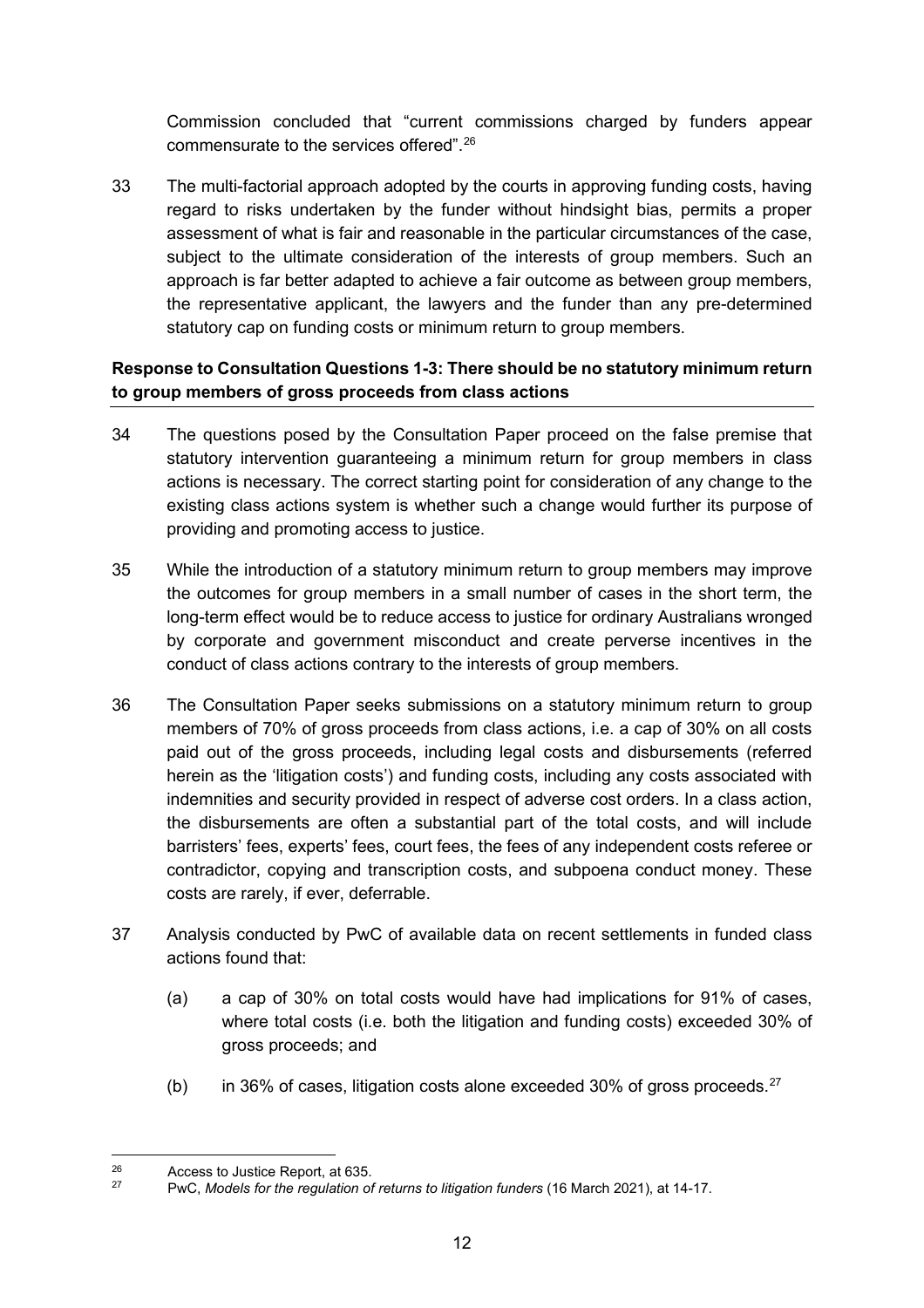- 38 As PwC concludes, the proposed cap on total costs of 30% would therefore have made at least 36% of these class actions (where litigation costs alone exceeded 30% of gross proceeds) commercially unviable.<sup>[28](#page-12-0)</sup> As a result, it can be inferred that the introduction of a statutory cap on the recovery of litigation costs in class actions would have the immediate effect of greatly reducing the number of class actions, with grave consequences for ordinary Australians' access to justice.
- 39 In the remaining 55% of affected cases considered by PwC (where the litigation costs were less than the proposed cap of 30% of gross proceeds but the total costs including litigation and funding costs exceed 30% of gross proceeds), whether the litigation funder would still have funded the actions on a reduced funding commission would depend on the rate of return required by the funder.<sup>[29](#page-12-1)</sup> Given the fixed costs associated with litigation funding, which involves active specialist management of the investment, and the high and uncertain risks associated with funding class actions, it can be assumed that a large proportion of these cases also would not have been funded, and as a result would not have been run, further reducing access to justice.
- 40 Even adopting a lower statutory minimum return to group members of 50% of gross proceeds, PwC found that 12% of settled class actions would have been unviable and a further 21% would have been impacted by the cap.<sup>[30](#page-12-2)</sup> This would still result in a drastic reduction in access to justice.
- 41 There is no empirical or principled basis for capping the litigation and funding costs recoverable in class actions at 30% of gross proceeds or at any other level. In its 2014 report, the Productivity Commission recommended against placing any limit on the returns to litigation funders in class actions, distinguishing the role of a funder from solicitors acting on a contingency basis: $31$

The first question is whether there should be a limit on the percentage of damages paid to litigation funders (similar to the limits recommended for lawyers…). While there is likely to be some overlap, litigation funders provide a different service to lawyers – they provide funding and manage claims on behalf of clients rather than providing legal advice. As noted above, current commissions charged by funders appear commensurate to the services offered. Further, if a limit is imposed on lawyers using damages-based billing, then to some degree funders' fees will become constrained, as they would have to differentiate their service offering to justify charging higher amounts… Therefore, **the Commission considers that there is no need to place a limit on the fees of litigation funders.**

42 Further, as Nyunggai Warren Mundine recently observed, a statutory cap on litigation and funding costs would disproportionately affect some of the most disadvantaged claimants, for example indigenous claimants seeking the repayment of stolen wages dating back decades, or victims of faulty products, who recently succeeded in obtaining

<span id="page-12-2"></span> $\frac{30}{31}$  Ibid, at 16.

<span id="page-12-0"></span> $^{28}$  Ibid, at 16.

<span id="page-12-1"></span><sup>29</sup> PwC, *Models for the regulation of returns to litigation funders* (16 March 2021), at 17.

<span id="page-12-3"></span>Access to Justice Report, at 635 (emphasis added).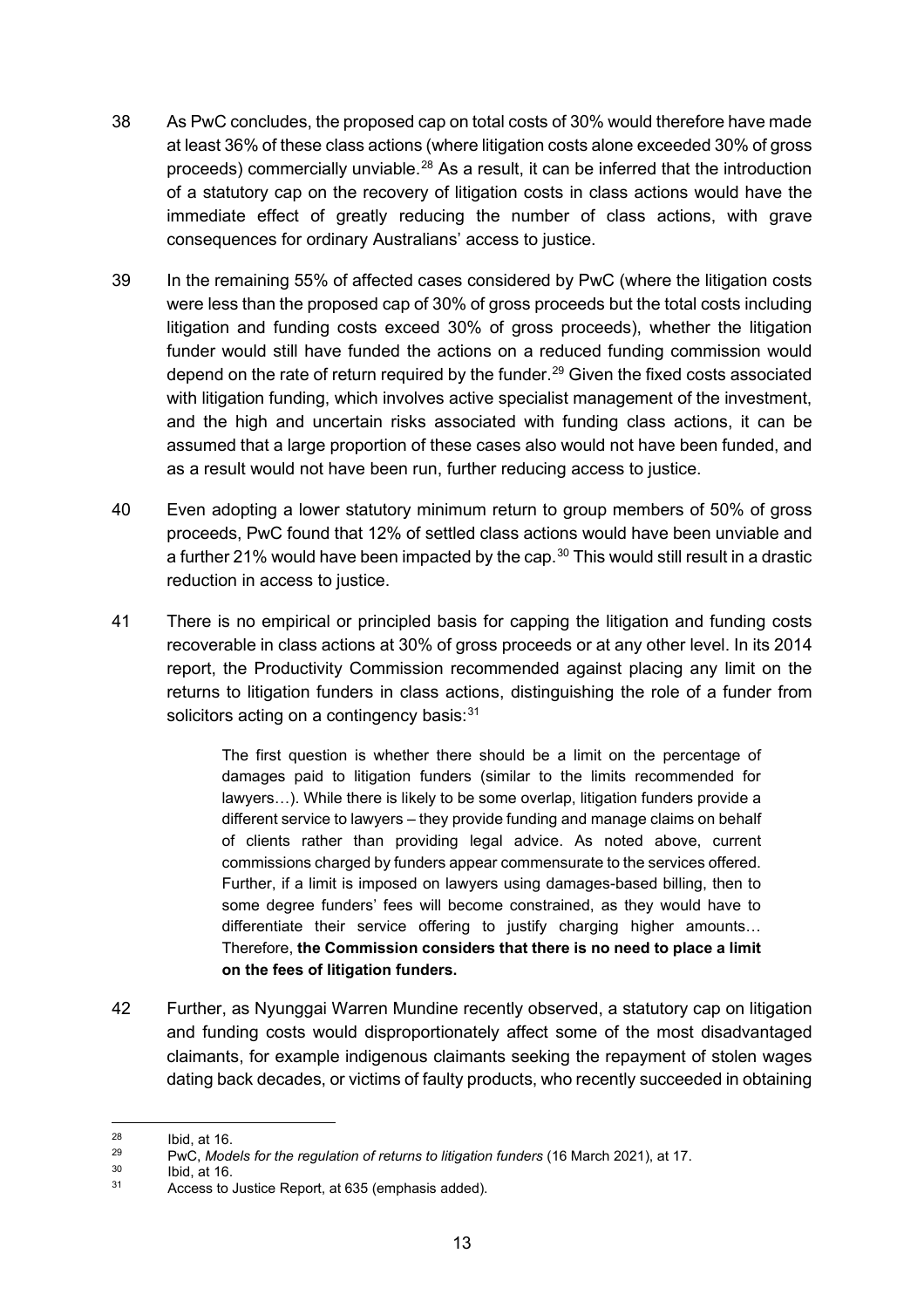damages in a funded class action.<sup>[32](#page-13-0)</sup> Such claims generally often carry significantly greater risks and costs for funders than e.g. shareholder claims which have drawn much of the commentary by advocates in favour of capping funding commissions. A cap on the return to funders would likely make the claims referred to by Mr Mundine unviable, meaning the claims could not proceed and claimants would receive no compensation.

- 43 The preferable approach to regulating the funding and litigation costs deducted from the proceeds in class actions is one that allows for consideration of the costs and risks involved in each particular case, as the court currently does when it determines whether to approve the settlement of a class action.
- 44 There are also likely to be broader negative consequences of the introduction of a statutory minimum return for group members, regardless of the rate set, beyond those cases that become immediately commercially unviable to run.
- 45 Increased competition in the Australian litigation funding market in recent years, with new funders entering the market, has been the key factor in driving down funding costs for class actions over the period. However, the introduction of a statutory minimum return to group members will likely have an adverse impact on competition in the market, leading to a rise in funding costs and ultimately acting to the detriment of prospective group members.
- 46 Litigation funders do not generally fund cases on an individual basis, but rather fund a portfolio of cases allowing them to diversify their risks. The greater the diversification across the portfolio, the greater the additional risks (i.e. cases) that a funder can take while maintaining an adequate expected rate of return across the portfolio. A reduction in the available return to litigation funders across their portfolios, and a narrowing of the types of class actions that are commercially viable to run, will reduce the ability of some litigation funders to fund the types of riskier class actions involving the most disadvantaged claimants.
- 47 Litigation funders also have fixed costs, including employing highly skilled specialists to assess potential cases and manage their investments in class actions. To remain economically viable, litigation funders not only need to generate returns from their existing cases, but also need to fund new cases on behalf of investors who provide capital. Reduced rates of return and fewer class actions available to fund would likely lead to investors withdrawing capital from funders, leading to some litigation funding businesses becoming uneconomic and exiting the Australian litigation funding market entirely. This would reduce competition in the funding of class actions and ultimately result in higher costs for group members.
- 48 There is also a risk that the introduction of a statutory minimum return to group members may actually *increase* the costs approved by the court in some class actions. In its submission to the PJC, Allens opposed the introduction of any statutory cap on

<span id="page-13-0"></span><sup>32</sup> Nyunggai Warren Mundine, 'Indigenous wages were stolen and they must be repaid', *The Australian* (18 June 2021, online).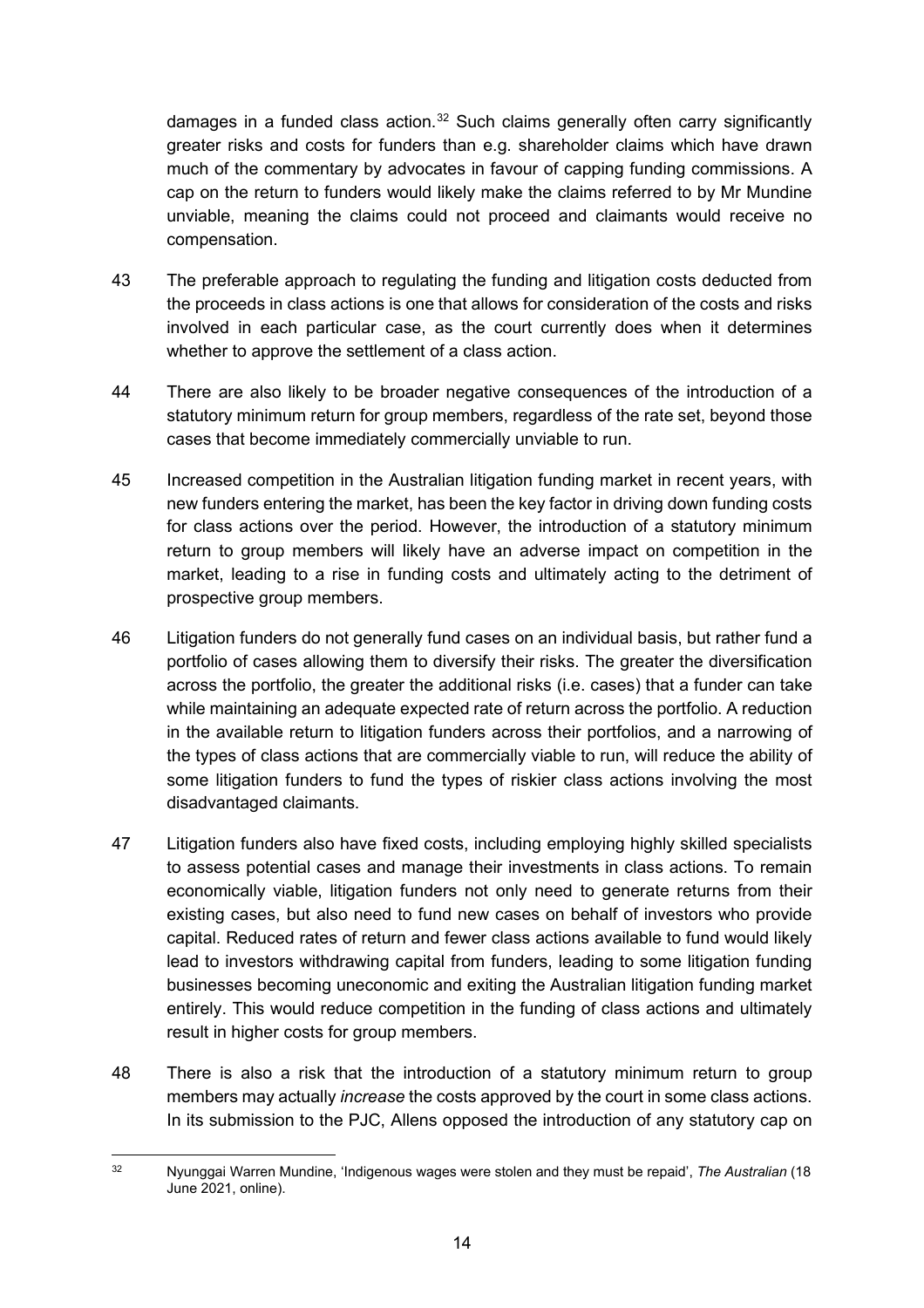funding commissions on the basis that, rather than serving as a maximum, it would become the default amount sought as part of any proposed settlement.<sup>[33](#page-14-0)</sup> The ALRC observed that this has been the experience with uplift fees for solicitors acting on conditional fee retainers.[34](#page-14-1)

- 49 The introduction of a statutory minimum return to group members would also create perverse incentives in the conduct of the litigation, in conflict with the interests of group members. The plaintiff's lawyers and the funder would have an interest in minimising litigation costs and obtaining settlement at an early stage, to ensure a reasonable recovery of litigation and funding costs under the cap, even though this may not maximise the overall return to group members. Currently, under an uncapped percentage-based commission, the interests of group members and the funder are aligned in maximising the total proceeds obtained in the litigation. In appropriate cases, the funder will agree to increase its investment in the case to enable the lawyers to fight longer and harder in order to achieve a more favourable resolution of the case. Funders may not be willing to do this if they are unable to gain an additional return from this incremental investment.
- 50 Conversely, defendants in class actions would be incentivised to maximise the costs incurred on behalf of the plaintiff, knowing that at a certain point the statutory cap on recovering costs would cause the action to become commercially unviable for the funder and the plaintiff's lawyers, creating settlement pressure. Such an incentive for litigation by attrition is entirely contrary to modern case management principles, and even the risk of such conduct can be expected to create a chilling effect on the funding of class actions. The fair resolution of class action proceedings requires a relative equality of arms which is only usually available to class action plaintiffs with the support of litigation funders. Equality of arms is a prerequisite for access to justice in our adversarial civil justice system.
- 51 As noted above, the most important factor putting downward pressure on litigation funding costs for class actions has been increased competition between the growing number of litigation funders in Australia. Rather than the introduction of a counterproductive statutory minimum return for group members in class actions, the better approach to promote access to justice for prospective group members would be to encourage participation and competition in the Australian litigation funding market.

## **Response to Consultation Questions 4-5: A graduated approach to statutory minimum returns would be unworkable and inferior to regulation by the court**

52 Contrary to the premise in Consultation Questions 4 and 5, there is no such thing as a straightforward class action, and any graduated approach to setting statutory minimum returns for group members in class actions would be unworkable.

<span id="page-14-0"></span><sup>&</sup>lt;sup>33</sup> Allens, Submission No. 68 to the Inquiry into litigation funding and the regulation of the class action industry, Parliamentary Joint Committee on Corporations and Financial Services, Parliament of Australia, (11 June 2020), at 12.

<span id="page-14-1"></span><sup>&</sup>lt;sup>34</sup> ALRC Report, at 261.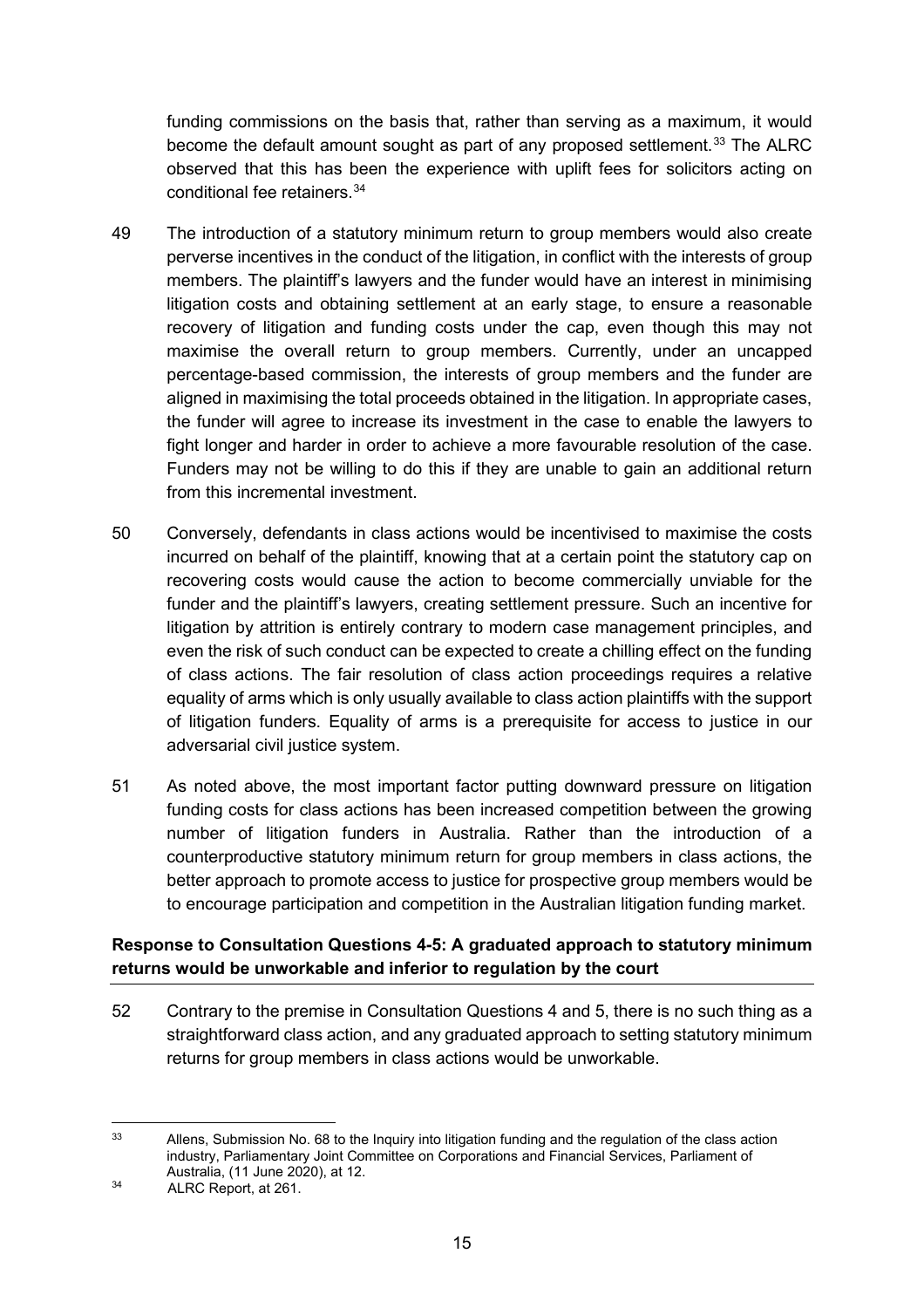- 53 Litigation funders make assessments about the risks and likely proceeds of a class action when deciding whether to fund the litigation, but those assessments are made based on incomplete information, and their accuracy can only be determined at the conclusion of the case. It is impossible to predict with any certainty the risk, complexity, length or likely proceeds of the case at the outset.
- 54 The assessment of a fair and reasonable return to a litigation funder on their investment must have regard to the risks the funder takes on when funding a class action. This cannot be determined with hindsight (a point that has been expressly accepted by the courts in their approach to settlement approval applications<sup>[35](#page-15-0)</sup>), based on the ultimate outcome or costs incurred, but must be assessed as at the time the case was commenced. Any predetermined statutory scale that caps litigation funding costs, depending on the length of the proceeding or the outcome achieved, would not reflect the upfront risks undertaken by the funder.
- 55 A statutory graduated approach to classifying class actions according to the risk or complexity of the case also would be unworkable. Class action litigation is highly complex, with no two cases the same. Unlike certain routine types of personal injury litigation, outcomes are not predictable. No two class actions are the same and no two firms of solicitors will run a class action in the same way. Some firms may adopt a riskier or more complex case theory to maximise the potential returns to group members. Others may adopt a more conservative approach in order to reduce costs.
- 56 Determining group members' returns based on the classification of the risk and complexity of the class action within a predetermined scale will lead to satellite litigation about what class the case falls into, increasing the costs for all parties involved.
- 57 Judgments about the fair and reasonable returns to group members and the litigation funder in a class action, having regard to the risks, complexity, length and proceeds obtained in the particular case, is a task uniquely suited to judges experienced in class action proceedings. As set out above, this is precisely what the current regulation of litigation funding costs by the courts provides. Further, the courts are not limited to considering a predetermined set of factors when deciding what is a fair and reasonable funding commission. They will assess all the circumstances of the case according to a well-developed body of jurisprudence, with the assistance of independent costs referees and contradictors representing the interests of group members.
- 58 The courts already take a graduated approach to ensuring that any litigation funding costs are proportionate, and properly reflect the costs and risks undertaken by the funder in the proceeding, having regard to the ultimate consideration of the interests of group members. The current regulation of litigation funding costs by the courts is operating effectively and fairly. Statutory intervention to guarantee returns to group members according to a graduated approach will only deliver inferior outcomes,

<span id="page-15-0"></span><sup>35</sup> See, e.g. *Liverpool City Council v McGraw-Hill Financial, Inc (now known as S&P Global Inc)* [2018] FCA 1289, at [54].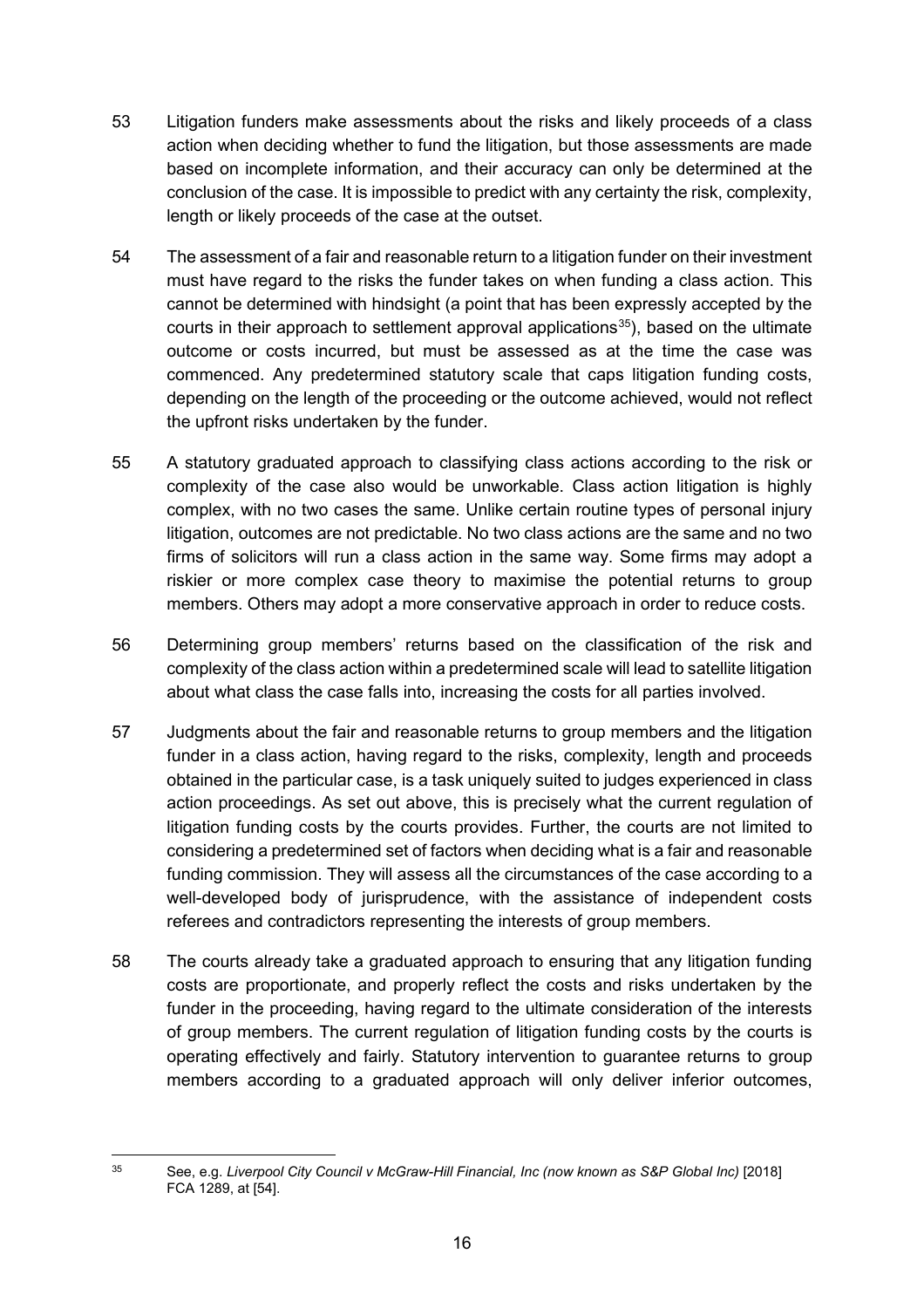increase costs, and will still suffer from the same problems associated with a single statutory minimum return discussed above.

## **Response to Consultation Question 6: Any statutory minimum return should be of net proceeds, supported by independent empirical analysis, and preserve freedom of contract**

- 59 ALFA opposes the introduction of any statutory minimum return to group members in class actions on matters of principle and for the reasons set out above. There is simply no evidence that the current regulation by the court is not working and any statutory intervention should not proceed without a proper independent enquiry into the proposed changes.
- 60 However, if such a minimum were to be introduced, it should:
	- (a) only be by reference to net proceeds, i.e. after the deduction of all litigation costs, rather than calculated on the basis of gross proceeds;
	- (b) be set at a level well below 70%, such level to be supported by data and independent empirical analysis;
	- (c) not apply to wholesale or sophisticated group members or in closed class actions commenced on behalf of persons who have entered into funding terms on an informed basis.
- 61 First, if a statutory minimum return to group members is set by reference to gross proceeds, it is likely to result in outcomes that cannot be justified on any principled basis. By way of example, assume a litigation funder provides funding for a complex and high-risk product liability case (with a commensurably higher than average commission rate) on behalf of injured consumers. $36$  Following a number of years of litigation, after discovery and expensive expert reports have been prepared and \$7 million in costs have been incurred, it becomes apparent that group members' claims will fail. Nevertheless, the defendant is prepared to enter into a settlement for \$10 million to avoid the matter going to trial. Under the proposed 70% guaranteed minimum return of gross proceeds, group members would receive \$7 million for their claims. On the other hand, the funder would be reimbursed only \$3 million, meaning they would have suffered a loss of \$4 million in funding the litigation.
- 62 In these circumstances, there can be no justification for group members receiving 70% of the settlement sum for what were determined to be valueless claims, after extensive legal costs were expended investigating the case on their behalf by the litigation funder.

<span id="page-16-0"></span><sup>36</sup> See *Kuterba v Sirtex Medical Limited (No 3)* [2019] FCA 1374 at [18].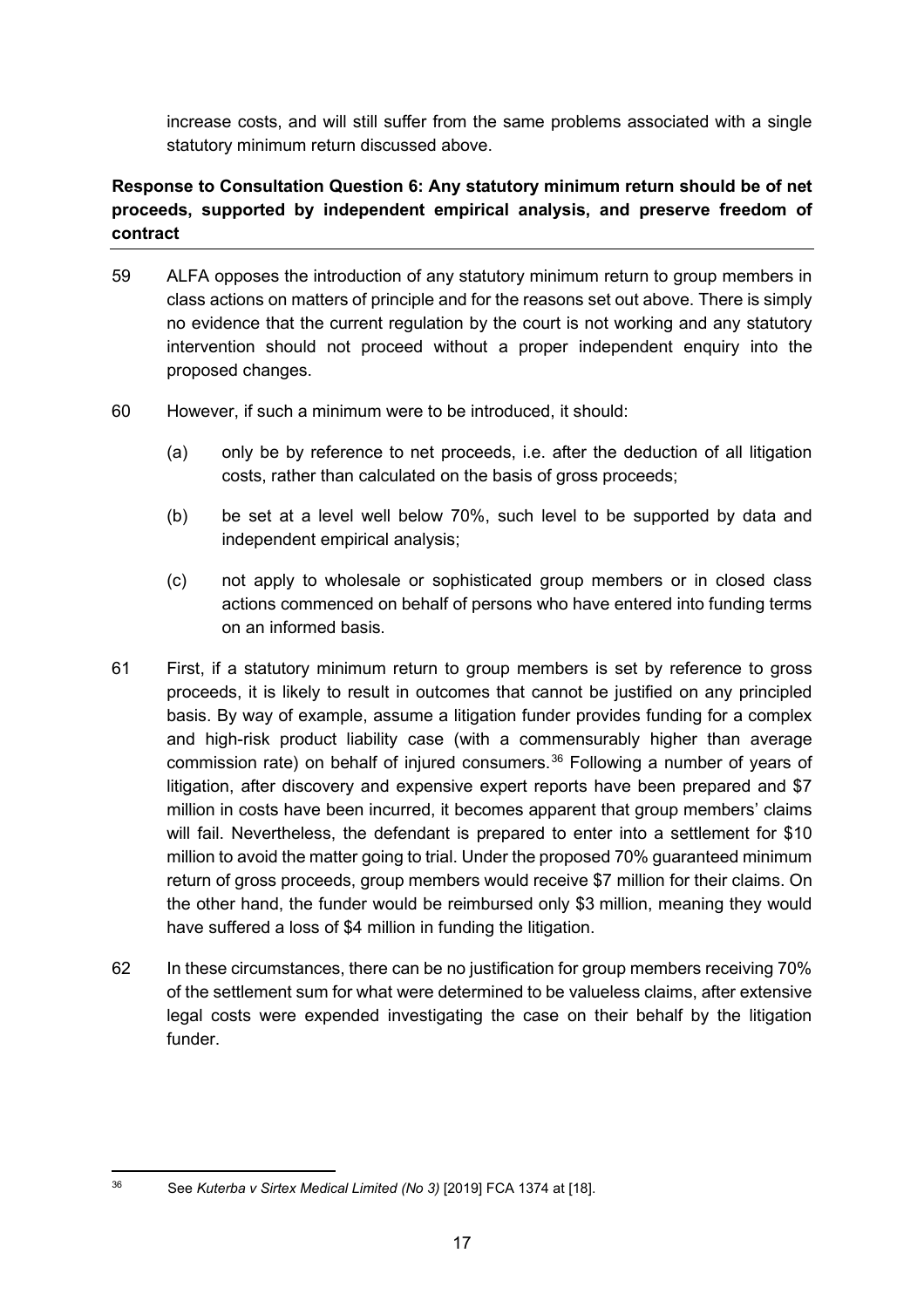#### 63 As his Honour Justice Beach observed in *Kuterba v Sirtex Medical Limited (No 3)*: [37](#page-17-0)

**No power contained in or philosophy underpinning [the Part IVA class action regime] provides a proper basis for giving group members something for what turned out to be nothing or to give them something beyond what the true value of their claims are worth**, reflecting the product of the face value times the probability of success times the probability of recovery. Moreover, to so artificially allocate is economically distortive and unnecessarily disincentivises the reasonable investment of time and expense in investigating, funding and prosecuting class actions.

- 64 Take another example where, although group members' claims have strong prospects, it eventuates that the defendant's assets are insufficient to meet the likely judgment against them and so the matter settles for a sum well below the value of group members' claims.<sup>[38](#page-17-1)</sup> Again, there is no principled basis for quaranteeing a minimum return to group members of gross proceeds in this scenario, shifting the risk of recoverability onto the litigation funder both in recovery of its commission and the litigation costs it has incurred in funding the proceeding.
- 65 A statutory minimum return to group members of gross proceeds would also create an impossible conflict between the plaintiff's solicitors, who have professional obligations to their client in the conduct of the litigation, and the funder. If the cap is placed on the total costs recoverable from the gross proceeds, all costs incurred in prosecuting the action are not only paid by the funder, increasing its investment, but also reduce the amount available to the funder under the cap to recover as its commission. The perverse effect of such a system would be to decrease the potential return to the funder as its investment increased.
- 66 As a result, if there is to be statutory intervention to guarantee a minimum return to group members (which is opposed by ALFA for the reasons set out above), it could only be sensibly structured by reference to the *net* proceeds of the class action, after deductions are made for litigation costs and costs associated with providing indemnities and security for adverse costs.
- 67 Second, any statutory minimum return to group members in class actions must be set at a level based on data and empirical analysis of the impact on access to justice and the litigation funding market in Australia, and any such minimum return should be at a level well below 70% of the proceeds of the action. As set out above, an arbitrary cap of 30% on the litigation and funding costs recoverable in class actions would have drastic negative consequences for access to justice, and disproportionately effect the most disadvantaged claimants. Even a cap of 50% would have severe negative consequences and therefore cannot be justified on any principled basis.
- 68 There is no data supporting the proposed statutory minimum return to group members of 70% of the proceeds of class actions (or any other percentage) and no guaranteed

 $^{37}$  [2019] FCA 1374, at [19] (emphasis added).

<span id="page-17-1"></span><span id="page-17-0"></span><sup>38</sup> *Evans v Davantage Group Pty Ltd (No 3)* [2021] FCA 70, at [65].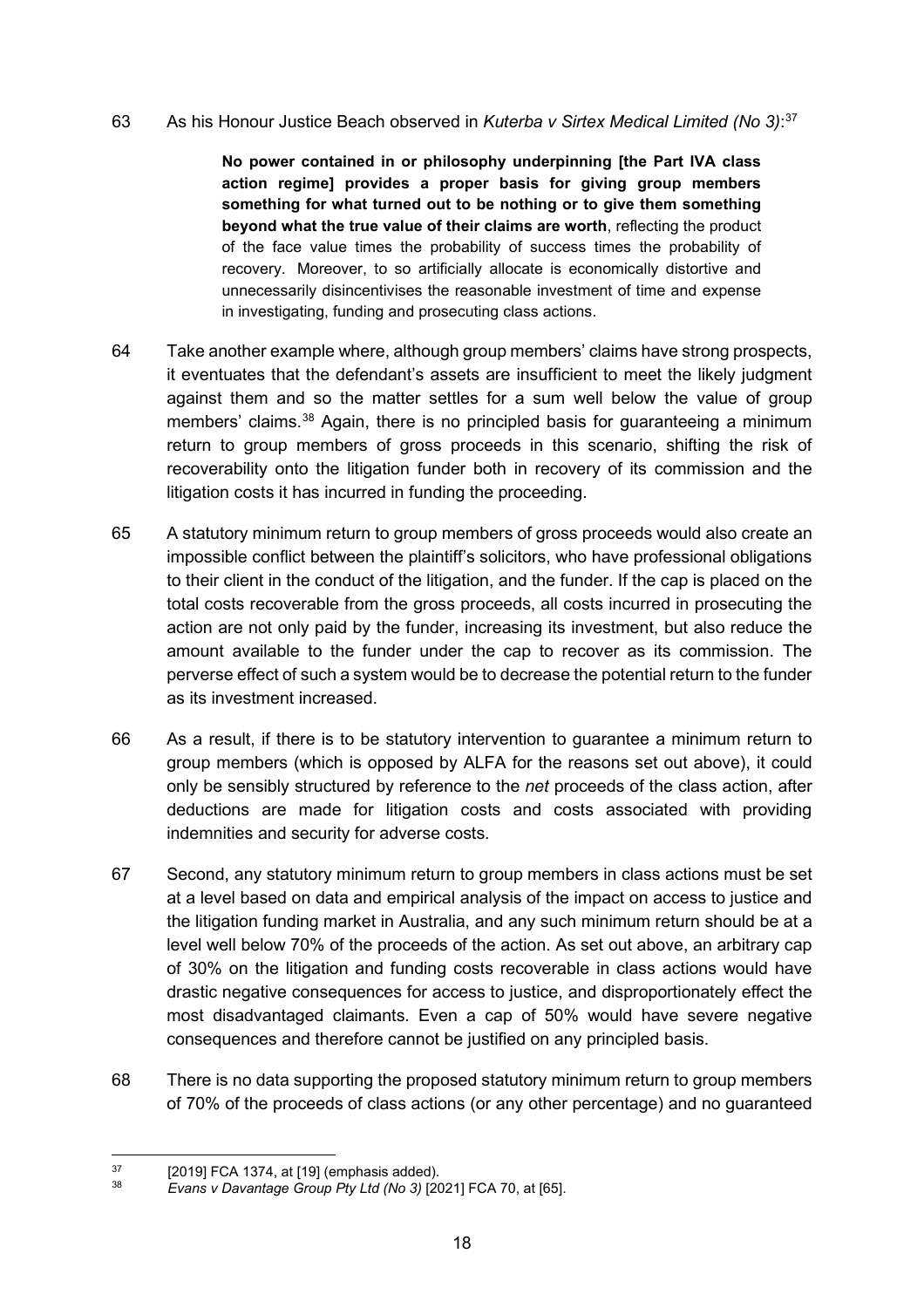minimum return should be imposed without independent empirical analysis justifying statutory intervention and the level of any such minimum return.

- 69 Finally, the one-size-fits-all approach proposed by the Consultation Paper appears to proceed on an assumption that litigation funders are price-setters and that group members are required to accept whatever funding charges are imposed by the funder. This fails to acknowledge that in certain types of litigation, group members often include sophisticated, repeat participants in class action litigation, e.g. superannuation funds in shareholder class actions. These wholesale and sophisticated group members have the capacity to go to the funding market to seek the best funding terms for their claims, and often do so.
- 70 The proposal also ignores the role of class action lawyers in obtaining the best commission rates for litigation funding, and the protection that this affords lead plaintiffs and group members. Not only do class action law firms have professional obligations to act in the best interest of their clients, but in the age of competing class actions, where the likely returns to group members in competing cases may determine which firm gets carriage of the class action,  $39$  the solicitors have a strong financial incentive to obtain the best funding terms for their actions.
- 71 The proposed statutory minimum return to group members would also limit the rights of prospective group members to freely contract with a litigation funder for a commission rate that may otherwise be reasonable, appropriate and commercially advantageous to them. This means that where a class action is not commercially viable for a funder to support by reason of the proposed cap, even where informed group members agree to a higher commission rate, the class action could not proceed.
- 72 The structure of any statutory minimum return to group members must preserve freedom of contract and recognise the market power of sophisticated claimants and class action lawyers to obtain favourable funding terms to fund their claims. At minimum, any statutory regime for guaranteeing minimum returns to group members should exclude funding agreements entered into by wholesale or sophisticated claimants and not apply in closed class actions, commenced on behalf of persons who have entered into funding terms with a litigation funder on an informed basis.
- 73 Even if the Commonwealth is able to structure a regime for statutory minimum returns that addresses some of these issues, such a regime will not apply to class action lawyers who obtain a 'group costs order' pursuant to recent amendments to the *Supreme Court Act 1986* (Vic). Those amendments permit lawyers acting for the plaintiff in a class action commenced in the Victorian Supreme Court to seek an order, similar to a common fund order, for legal costs calculated as a percentage of an award or settlement that may be recovered in the proceeding.<sup>[40](#page-18-1)</sup>
- 74 The Victorian group costs order is uncapped, and the likely effect of the introduction of a statutory minimum return to group members by the Commonwealth therefore would

<span id="page-18-0"></span><sup>39</sup> *Wigmans v AMP Limited* [2021] HCA 7,

<span id="page-18-1"></span><sup>40</sup> *Supreme Court Act 1986* (Vic), s 33ZDA(1).